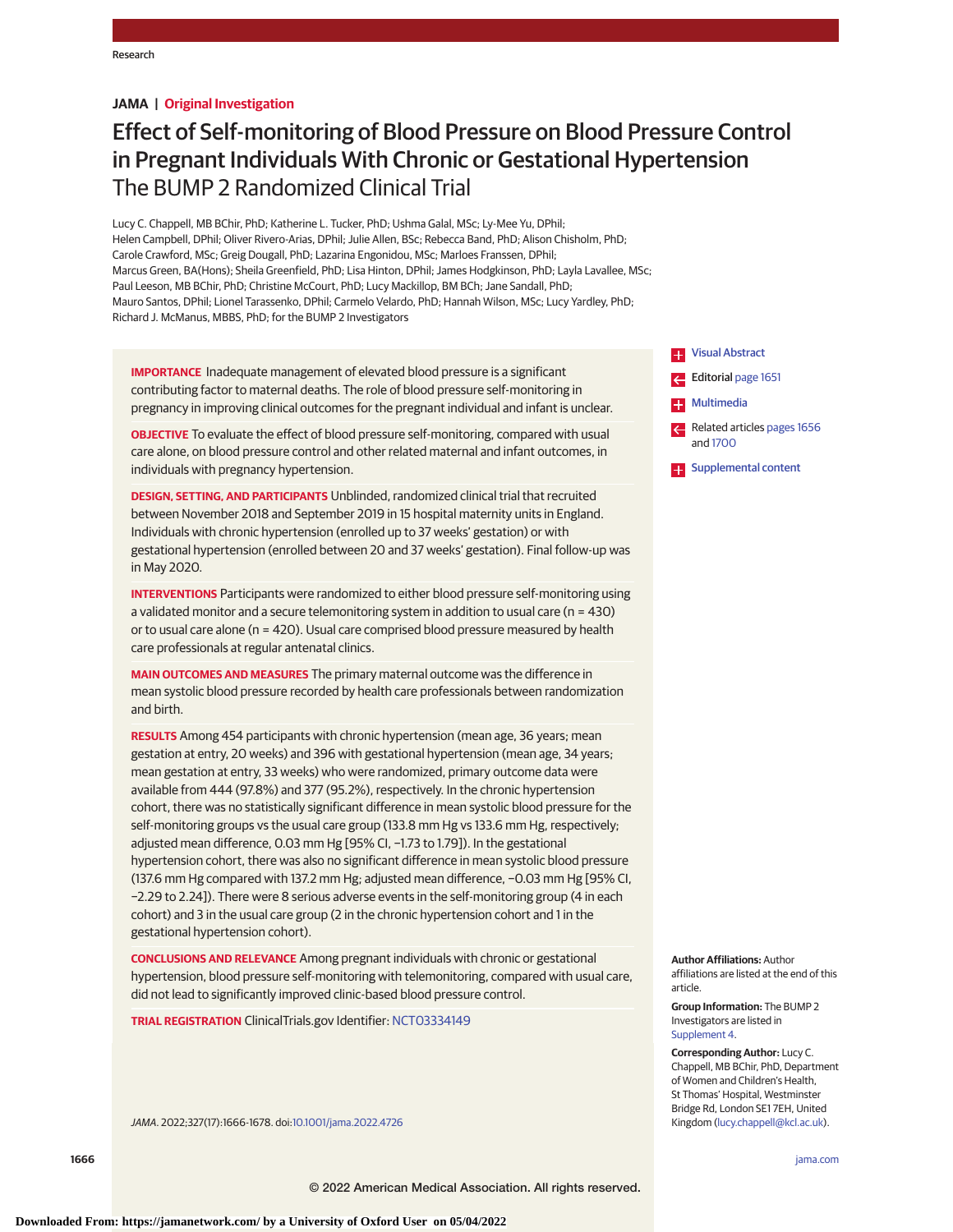levated blood pressure (BP) in pregnancy has been estimated to have affected approximately 18 million pregnancies worldwide in 2019 and has been found to be a leading cause of maternal and perinatal mortality and morbidity.<sup>1,2</sup> Globally, an estimated 42 000 individuals annually die of the complications of pregnancy hypertension, around 14% of total maternal deaths.<sup>3</sup> Additionally, approximately 15% of the 2.6million stillbirths that occur globally each year are attributed to pregnancy hypertension disorders, 4-6 independently of the development of preeclampsia.<sup>7</sup>

Self-monitoring of blood pressure (SMBP), in which an individual measures their own BP outside of the clinical setting, is recommended and widely used for nonpregnant persons.<sup>8</sup> In nonpregnant individuals, SMBP in conjunction with cointerventions, including telemonitoring, is associated with better BP control.<sup>9</sup> In pregnancy, a pivotal component of antenatal care is regular BP measurement, particularly in pregnancy hypertension.<sup>10</sup> Regular measurement supports hypertension management to avoid adverse consequences for the pregnant individual and infant. SMBP has the potential to engage and empower pregnant individuals in their own care, improve detection of elevated BP between antenatal visits, reduce additional clinic visits, and allow management to be informed by multiple BP readings including those outside the clinic setting.

Studies of SMBP have documented use by 19% of pregnant individuals, $^{11}$  and although feasibility studies have shown that the intervention is acceptable for pregnant individuals with normotension<sup>12</sup> and hypertension,<sup>13</sup> definitive evidence for effectiveness is lacking.<sup>14</sup> The Blood Pressure Monitoring in High Risk Pregnancy to Improve the Detection and Monitoring of Hypertension 2 (BUMP 2) trial aimed to evaluate the effect of SMBP in individuals with pregnancy hypertension on BP control (assessed as systolic BPmeasurements), alongside a linked trial assessing self-monitoring for the detection of elevated BP in individuals with higher-risk pregnancies.<sup>15,16</sup>

# **Methods**

## Study Design

The methods of the trial have been previously described.<sup>17</sup> The protocol and statistical analysis plan are included in [Sup](https://jamanetwork.com/journals/jama/fullarticle/10.1001/jama.2022.4726?utm_campaign=articlePDF%26utm_medium=articlePDFlink%26utm_source=articlePDF%26utm_content=jama.2022.4726)[plement 1](https://jamanetwork.com/journals/jama/fullarticle/10.1001/jama.2022.4726?utm_campaign=articlePDF%26utm_medium=articlePDFlink%26utm_source=articlePDF%26utm_content=jama.2022.4726) and [Supplement 2,](https://jamanetwork.com/journals/jama/fullarticle/10.1001/jama.2022.4726?utm_campaign=articlePDF%26utm_medium=articlePDFlink%26utm_source=articlePDF%26utm_content=jama.2022.4726) respectively, and are summarized here. Individuals entered this trial as new participants with chronic or gestational hypertension, or transitioned from the linked trial (which recruited individuals at increased risk of pregnancy hypertension) when they developed hypertension maintaining the original randomization. The trial was approved by the research ethics committee (West Midlands– South Birmingham: ref 17/WM/0241), host institutions, and Health Research Authority. All participants gave written informed consent before any trial procedures.

# Study Population

Individuals aged 18 years or older were eligible if they had chronic hypertension (defined as sustained systolic BP ≥140 mm Hg and/or diastolic BP ≥90 mm Hg, present at book-

# **Key Points**

**Question** Does self-monitoring of blood pressure by individuals with hypertension in pregnancy lead to better clinic blood pressure control compared with usual antenatal care?

**Findings** In this randomized clinical trial that included 850 pregnant individuals with chronic hypertension or gestational hypertension, use of self-monitoring of blood pressure with telemonitoring resulted in an adjusted mean difference in clinic-based systolic blood pressure, compared with usual care alone, of 0.03 mm Hg for chronic hypertension and −0.03 mm Hg for gestational hypertension. Neither difference was statistically significant.

**Meaning** Among pregnant individuals with chronic or gestational hypertension, blood pressure self-monitoring with telemonitoring did not lead to improved clinic-based blood pressure control.

ing or before 20 weeks' gestation, or receiving antihypertensive treatment outside pregnancy or at time of referral) and were recruited up to 37+0 weeks' gestation, or gestational hypertension (defined as sustained systolic BP ≥140 mm Hg and/or diastolic BP ≥90 mm Hg after 20 weeks' gestation) and were recruited at 20 to 37 weeks' gestation.17 Individuals considered likely to deliver within 48 hours of eligibility assessment were excluded. Eligible individuals, willing and able to give informed consent, were recruited from secondary care in 15 UK maternity units.

## Randomization and Blinding

Individuals who agreed to participate were randomized in a 1:1 ratio, either to SMBP or usual care (Figure 1). An independent statistician generated a randomization sequence list, using permutated varying blocks (sized 4 or 6) and stratified by recruitment site and parity, which was delivered online for use by researchers at each site (REDCap version 7.0.9). Individuals who developed hypertension during the linked trial<sup>16</sup> migrated to this trial, staying in their original randomization group as suggested during development work.<sup>15,18</sup> The intervention was not blinded from participants, clinicians, or data collectors due to its nature.

## Procedures

Participants in both groups were asked to follow usual antenatal pregnancy visits and care. Recruitment continued until end of September 2019, at which point the planned sample size had been achieved.

#### Self-monitoring

Participants randomized to SMBP were provided with a monitor validated in pregnancy and preeclampsia (Microlife WatchBP Home)<sup>19</sup> and a secure telemonitoring system using an app, with an optional paper diary.15 Participants were asked to monitor their BP daily at a time convenient to them, sitting quietly prior to taking 2 readings 1 minute apart and submitting their second reading to the telemonitoring system. Elevated readings triggered a request for a third reading, which, if still elevated, led to advice to contact their local maternity unit (eFigure in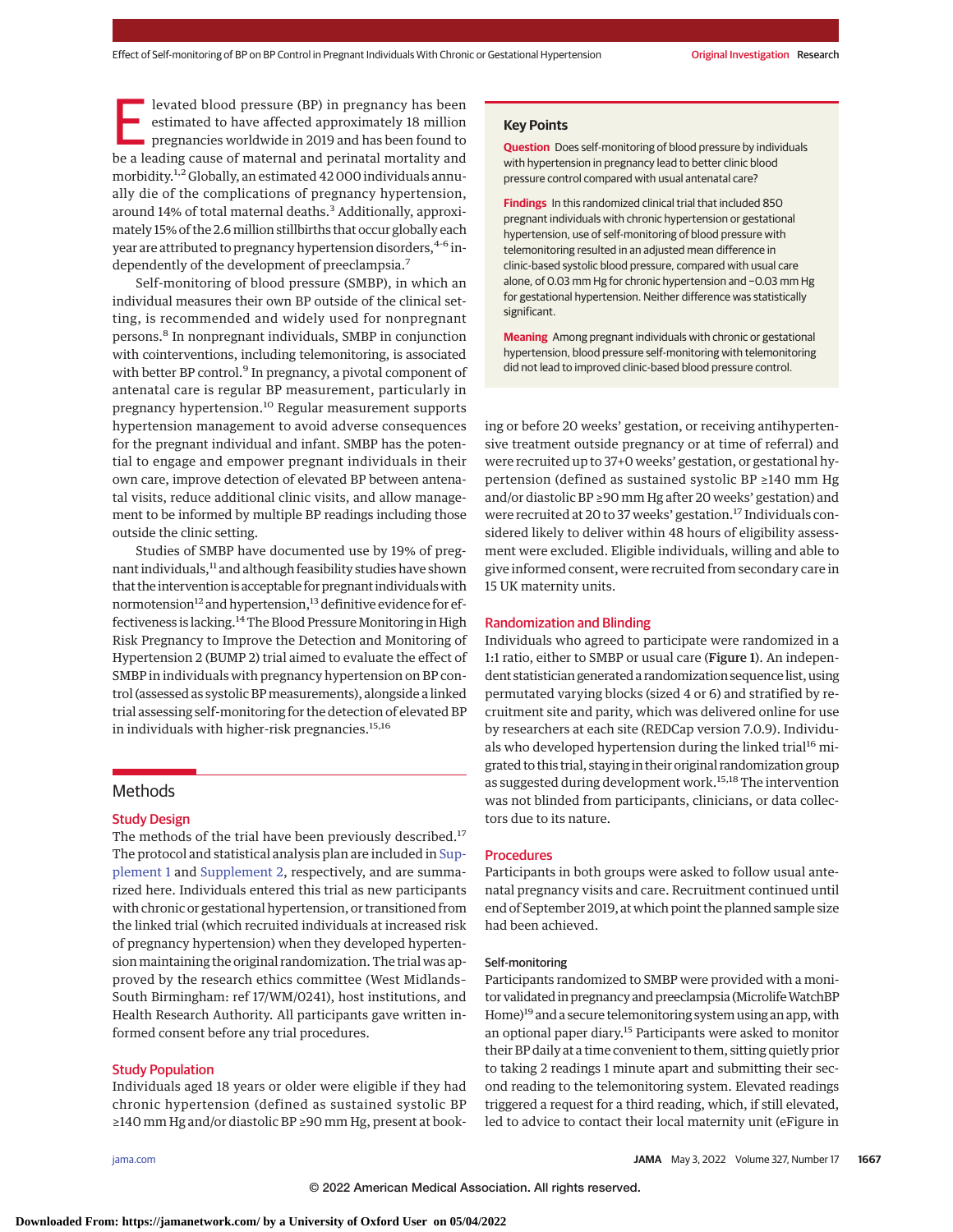

**1668 JAMA** May 3, 2022 Volume 327, Number 17 **(Reprinted)** [jama.com](http://www.jama.com?utm_campaign=articlePDF%26utm_medium=articlePDFlink%26utm_source=articlePDF%26utm_content=jama.2022.4726)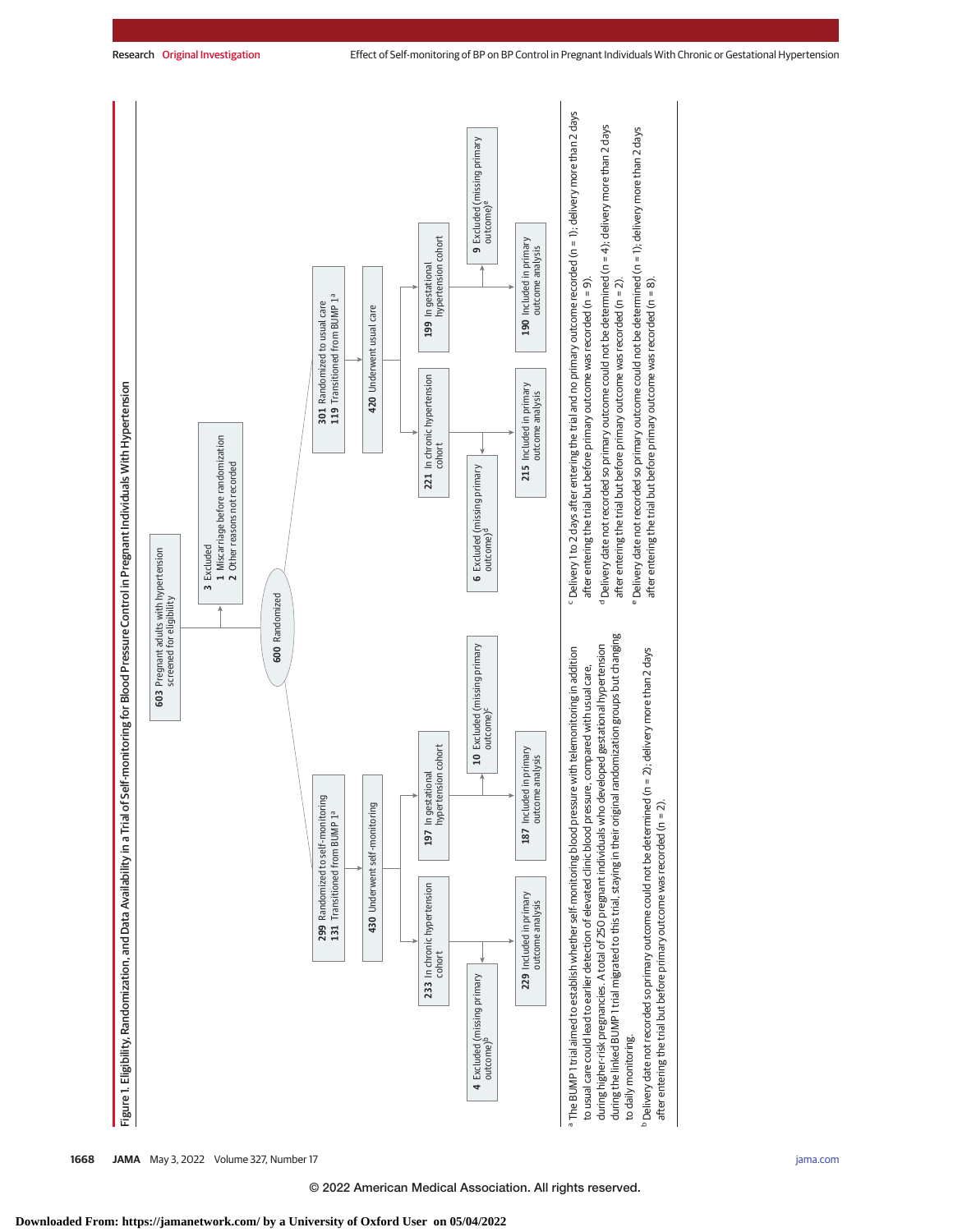[Supplement 3\)](https://jamanetwork.com/journals/jama/fullarticle/10.1001/jama.2022.4726?utm_campaign=articlePDF%26utm_medium=articlePDFlink%26utm_source=articlePDF%26utm_content=jama.2022.4726). Participants received reminders and weekly motivational messages developed iteratively with involvement of pregnant individuals.<sup>18</sup> Clinicians could access self-monitored BP readings via a web-based dashboard or directly via viewing the app on participants' phones. Midwives at each site received weekly summaries of participants' readings to allow audit and follow-up of those not responding to app messages.

## Usual Prenatal Care

Usual prenatal care entailed pregnant individuals attending antenatal clinics as required, including BP measurement and, if needed, medication initiated or adjusted by their usual antenatal care team. Individuals randomized to usual care were not prevented from self-monitoring but did not receive the app or other advice regarding this. SMBP telemonitoring is not a routine part of maternity care in the UK.

#### Follow-up and Questionnaires

All participants were followed up at approximately 30 weeks' gestation (or 2 weeks after baseline if recruited after 30 weeks) and at 8 weeks after birth and asked to complete patient questionnaires: health-related quality of life (EuroQoL 5-level EQ5 version [EQ-5D-5L] questionnaire),<sup>20</sup> State-Trait Anxiety Inventory short form-6 questionnaire,<sup>21</sup> modified Brief Illness Perception Questionnaire,<sup>22</sup> and, among individuals recruited directly to the trial, medication adherence (Medication Adherence Report Scale questionnaire).<sup>23</sup> A medical notes review was completed after primary discharge of the participant and newborn.

#### Protocol Amendments

There were no substantial changes to the published study design, methods, or outcomes after the start of the trial, other than the increase in sample size before the end of the trial allowing separate analysis of chronic and gestational hypertension as described below.

#### **Outcomes**

The primary outcome was the difference in mean systolic BP, defined as the mean of BPs recorded by health care professionals in the clinical record from date of entry into the study plus 1 day, until date of delivery minus 1 day, between usual care and self-monitoring groups. Secondary clinical outcomes prespecified in the statistical analysis plan were maternal outcomes, including clinic-measured diastolic BP, systolic BP readings greater than 140 mm Hg (measured by a health care professional), severe hypertension (systolic BP ≥160 mm Hg and/or diastolic BP ≥110 mm Hg),<sup>17</sup> serious maternal complications, and onset of labor, and perinatal outcomes, including gestation at delivery, birth weight (including centiles), small for gestational age (<10th and <3rd centiles), neonatal unit admission, length of neonatal unit stay, stillbirths, early neonatal deaths, and mode of delivery.15 Patient-reported outcomeswere quality of life (EQ-5D-5L score, 0 [worst] to 1 [best]; minimally clinically important difference [MCID], 0.037), anxiety (State-Trait Anxiety Inventory short form–6, scaled to 100: lowest, 0 [best] to highest, 100 [worst]; MCID, 10), illness perception (least, 6 to most,

60 [reflects increasing confidence in ability to manage hypertension; MCID, not available]), and fidelity to the monitoring schedule and adherence as described above.<sup>20,21,23,24</sup>The full list is available eTable 1 in [Supplement 3.](https://jamanetwork.com/journals/jama/fullarticle/10.1001/jama.2022.4726?utm_campaign=articlePDF%26utm_medium=articlePDFlink%26utm_source=articlePDF%26utm_content=jama.2022.4726)

In accordance with UK recommendations, self-reported race and ethnicity was recorded using standard descriptions.25

## Sample Size

The initial sample size calculation (based on chronic hypertension and gestational hypertension groups considered together) estimated that 256 per group would be sufficient to detect a 5–mm Hg difference in systolic BP between groups at 90% power and 5% level of significance (2-sided), accounting for 15% attrition and an SD of 16 mm Hg, based on data from the previous feasibility study<sup>12</sup> and PELICAN<sup>26</sup> study. The sample size was calculated using NCSS PASS version 12.0. The planned sample size of 512 for direct recruitment into the trial was subsequently increased to 600 during the trial and prior to any analyses to retain power in the cohorts of individuals with chronic and gestational hypertension.

## Statistical Analysis

The primary analysis included all participants for whom data were available, according to the group to which participants were randomly allocated regardless of any subsequent deviation from protocol, ie, all individuals recruited to the linked trial who developed hypertension and transitioned into this trial, as well as those recruited de novo to this trial, and this was taken into account in the models used (see below). Individuals recruited in late pregnancy, if they gave birth before any eligible BPs were recorded, were not included in the primary analysis because no data could be contributed. For all neonatal outcomes, the analysis excluded individuals with a pregnancy loss (for whatever cause) without a live birth before 24 weeks' gestation.

Although the trial initially planned to analyze all hypertensive categories together, publication of the OPTIMUM-BP trial<sup>13</sup> evaluating the feasibility of SMBP in individuals with hypertensive pregnancies demonstrated potential differences in BP characteristics, duration of intervention, and effect size between individuals with chronic hypertension and gestational hypertension. It was, therefore, prespecified before the end of recruitment that these groups would be analyzed separately, and the sample size increased to allow for this.

The primary analysis compared mean systolic BPs between the intervention group and the control group using a linear mixed-effects model, adjusting for mean baseline systolic BP and parity (as a binary variable), and including a random effect for recruitment site to account for possible differences in practice between sites. Themodels assumed an unstructured variance-covariance matrix between measurements from the same site. The model for the gestational hypertension cohort adjusted for the transition from the linked trial. Although the model also implicitly accounted for data missing at random mechanism, we also explored any covariates that were related to missingness of the primary outcome and we adjusted these covariates to the model as a sensitivity analysis. Prespecified sensitivity analyses were carried out as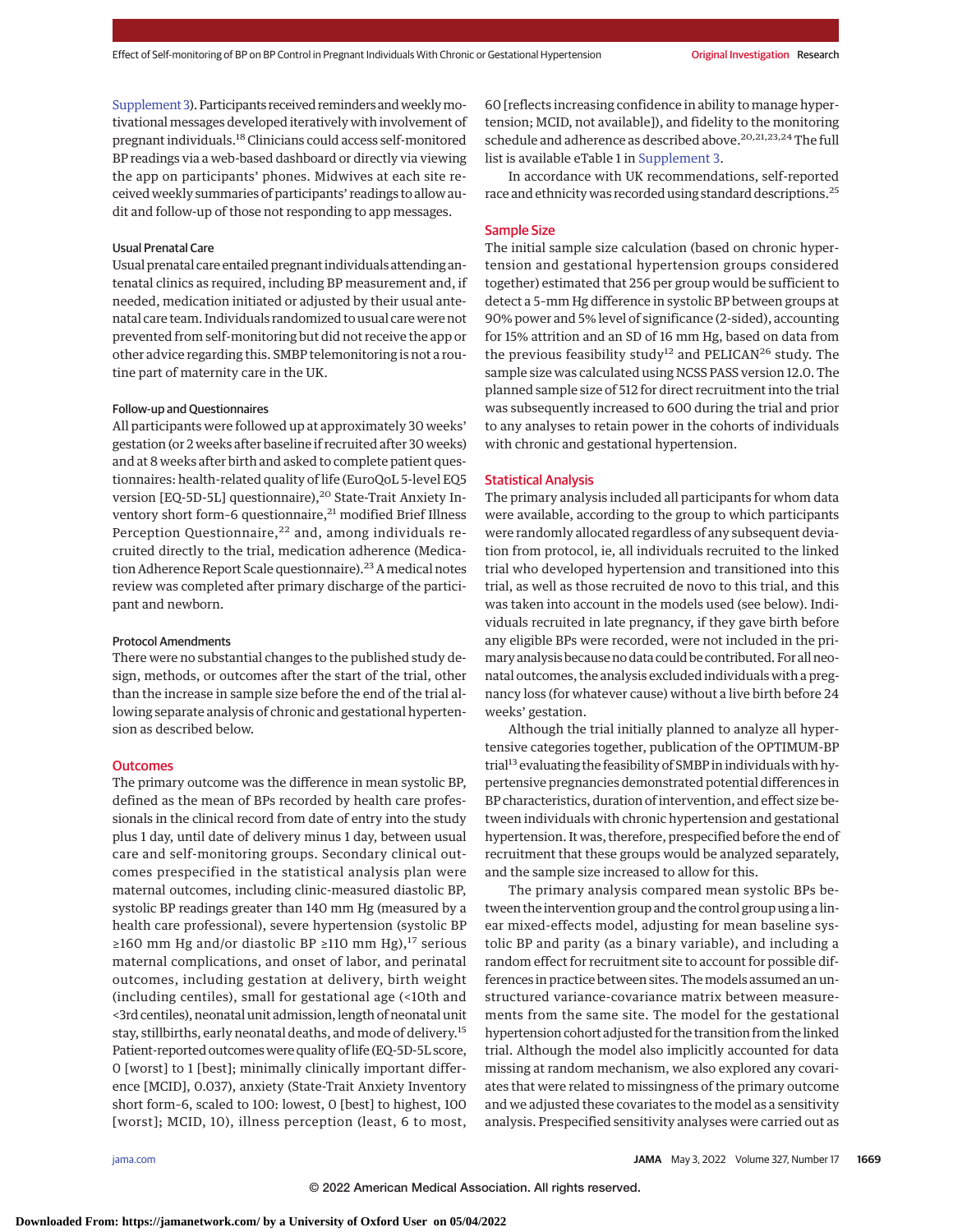|                                                             | No. (%)                     |                     |                                 |                     |
|-------------------------------------------------------------|-----------------------------|---------------------|---------------------------------|---------------------|
|                                                             | <b>Chronic hypertension</b> |                     | <b>Gestational hypertension</b> |                     |
| Characteristic                                              | Self-monitoring             | <b>Usual care</b>   | Self-monitoring                 | <b>Usual care</b>   |
| No. of participants                                         | 233                         | 221                 | 197                             | 199                 |
| Age, mean (SD), y                                           | 36.0(5.4)                   | 35.5(5.8)           | 33.5(6.1)                       | 33.6(5.6)           |
| Gestation at entry, median (IQR), wk                        | 18.6 (15.3 to 23.3)         | 18.3 (15.4 to 23.3) | 34.3 (29.7 to 35.9)             | 33.9 (30.3 to 36.1) |
| Parity: no previous births                                  | 85 (36.5)                   | 77 (34.8)           | 103(52.3)                       | 101(50.8)           |
| Body mass index, median (IQR) <sup>a</sup>                  | 30.7 (26.7 to 34.7)         | 30.5 (26.3 to 35.8) | 29.4 (24.8 to 35.1)             | 28.5 (25.0 to 35.4) |
| Index of multiple deprivation quintile <sup>b</sup>         |                             |                     |                                 |                     |
| No. of participants                                         | 229                         | 218                 | 196                             | 196                 |
| 1 (most deprived)                                           | 67(29.3)                    | 55(25.2)            | 39(19.9)                        | 24(12.2)            |
| $\overline{2}$                                              | 60(26.2)                    | 68 (31.2)           | 49 (25.0)                       | 43 (21.9)           |
| 3                                                           | 47 (20.5)                   | 41(18.8)            | 36(18.4)                        | 45 (23.0)           |
| $\overline{4}$                                              | 30(13.1)                    | 32(14.7)            | 35(17.9)                        | 45 (23.0)           |
| 5 (least deprived)                                          | 25(10.9)                    | 22(10.1)            | 37(18.9)                        | 39(19.9)            |
| Race and ethnicity <sup>c</sup>                             |                             |                     |                                 |                     |
| No.                                                         | 228                         | 220                 | 196                             | 199                 |
| Asian or Asian British                                      | 25(10.7)                    | 25(11.3)            | 23(11.7)                        | 25(12.6)            |
| <b>Black or Black British</b>                               | 70 (30.0)                   | 71(32.1)            | 17(8.6)                         | 22(11.1)            |
| Chinese                                                     | 1(0.4)                      | 1(0.5)              | 3(1.5)                          | 2(1.0)              |
| Mixed or multiple ethnic groups                             | 11(4.7)                     | 11(5.0)             | 7(3.6)                          | 11(5.5)             |
| White                                                       | 115 (49.4)                  | 109(49.3)           | 141 (71.6)                      | 137 (68.8)          |
| Other                                                       | 7(3.0)                      | 4(1.8)              | 8(4.1)                          | 4(2.0)              |
| Current smoker                                              | 9(3.9)                      | 9(4.1)              | 8(4.1)                          | 5(2.5)              |
| <b>Highest education</b>                                    |                             |                     |                                 |                     |
| No. of participants                                         | 226                         | 218                 | 196                             | 199                 |
| Tertiary education                                          | 113(50.0)                   | 105(48.2)           | 88 (44.9)                       | 102(51.3)           |
| Professional qualifications                                 | 30(13.3)                    | 23(10.6)            | 31(15.8)                        | 15(7.5)             |
| A level or GCSE                                             | 60(26.6)                    | 60(27.5)            | 63(32.1)                        | 78 (39.2)           |
| Vocational qualifications                                   | 11(4.9)                     | 17(7.8)             | 10(5.1)                         | 2(1.0)              |
| No formal qualifications                                    | 12(5.3)                     | 13(6.0)             | 4(2.0)                          | 2(1.0)              |
| Risk factors for hypertension                               |                             |                     |                                 |                     |
| Previous hypertensive disorder of pregnancy                 | 86 (36.9)                   | 81(36.7)            | 62(31.5)                        | 69 (34.7)           |
| Family history of preeclampsia                              | 28(12.0)                    | 26(11.8)            | 40(20.3)                        | 34(17.1)            |
| Autoimmune disease <sup>d</sup>                             | 7(3.0)                      | 4(1.8)              | 13(6.6)                         | 13(6.5)             |
| Diabetes (type 1 or type 2)                                 | 19 (8.2)                    | 15(6.8)             | 13(6.6)                         | 12(6.0)             |
| Twin pregnancy                                              | 7(3.0)                      | 5(2.3)              | 14(7.1)                         | 9(4.5)              |
| Interval between pregnancies >10 y                          | 13(5.6)                     | 16(7.2)             | 7(3.6)                          | 10(5.0)             |
| Chronic kidney disease (any grade)                          | 15(6.4)                     | 14(6.3)             | 2(1.0)                          | 8(4.0)              |
| Self-measured blood pressure in this pregnancy              | 146(62.7)                   | 151(68.3)           | 82(41.6)                        | 89 (44.7)           |
| Mean blood pressure at entry, mean (SD), mm Hg              |                             |                     |                                 |                     |
| Systolic                                                    | 133.8 (13.0)                | 134.4 (13.3)        | 135.1 (11.0)                    | 133.1 (11.0)        |
| Diastolic                                                   | 83.7 (10.0)                 | 84.9 (9.8)          | 85.6(8.6)                       | 85.0 (9.0)          |
| Receiving antihypertensive medication<br>at 20 wk gestation | 169(72.5)                   | 155(70.1)           |                                 |                     |

Abbreviation: GCSE, General Certificate of Secondary Education.

<sup>a</sup> Calculated as weight in kilograms divided by height in meters squared.

<sup>b</sup> The index of multiple deprivation is an assessment of deprivation based on a multiple weighted components including income, employment, education, health, crime, barriers to housing and services, and living environment. It is assessed at the postcode level.

self-monitoring: 2 not stated and 1 each of the following: Anglo-Arab, British Arab, Mauritian, Middle East Iranian, Thai; usual care: 2 not stated and 1 each of the following: Japanese and Korean and gestational hypertension self-monitoring: 6 not stated and 1 each of the following: Myanmar and Turkish Kurdish; usual care: 3 not stated and 1 Myanmar). "Mixed" is the official term used during data collection.

<sup>c</sup> Race and ethnicity self-attributed from standard UK classification. The Other category included any other race or ethnicity not listed above in which case participants were asked to specify (chronic hypertension  $^{\text{d}}$  Any autoimmune disease (eg, systemic lupus erythematosus or antiphospholipid syndrome).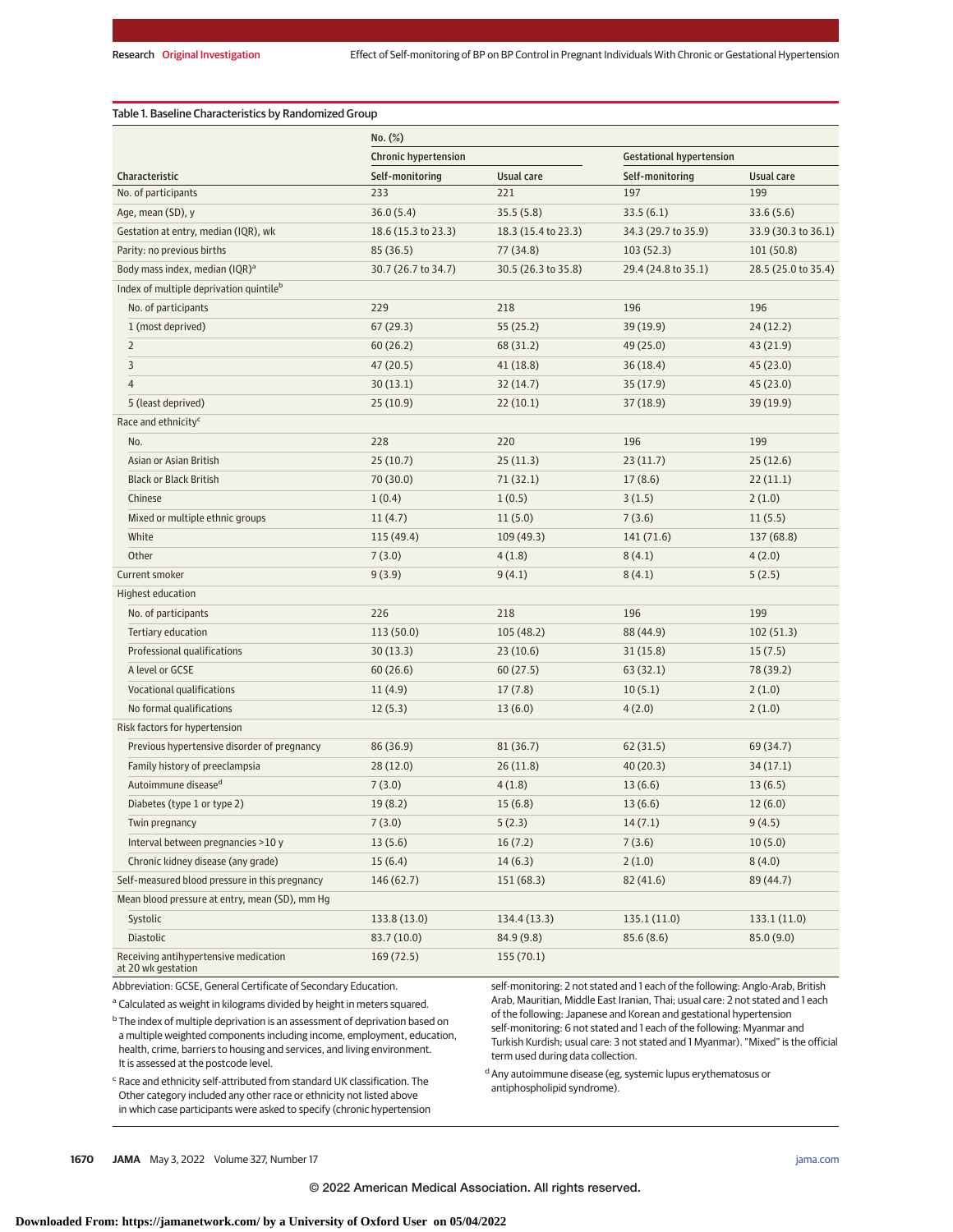| Table 2. Primary Outcome: Mean Blood Pressure for Participants With Chronic Hypertension and Gestational Hypertension |                 |              |                                      |         |
|-----------------------------------------------------------------------------------------------------------------------|-----------------|--------------|--------------------------------------|---------|
|                                                                                                                       | Self-monitoring | Usual care   | Adjusted mean difference (95% CI)    | P value |
| <b>Chronic hypertension</b>                                                                                           |                 |              |                                      |         |
| Primary outcome available, No. (%) <sup>a</sup>                                                                       | 229(98.3)       | 215(97.3)    |                                      |         |
| Blood pressure, mean (SD), mm Hq                                                                                      |                 |              |                                      |         |
| Systolic <sup>b</sup>                                                                                                 | 133.8 (10.3)    | 133.6(11.1)  | $0.03$ (-1.73 to 1.79) <sup>c</sup>  | .97     |
| <b>Diastolic</b>                                                                                                      | 84.0(7.4)       | 84.3 (7.9)   | $-0.03$ ( $-1.28$ to 1.22)           | .96     |
| <b>Gestational hypertension</b>                                                                                       |                 |              |                                      |         |
| Primary outcome available, No. (%) <sup>a</sup>                                                                       | 187 (94.9)      | 190 (95.5)   |                                      |         |
| Blood pressure, mean (SD), mm Hq                                                                                      |                 |              |                                      |         |
| Systolic                                                                                                              | 137.6(12.1)     | 137.2 (10.8) | $-0.03$ (-2.29 to 2.24) <sup>d</sup> | .98     |
| <b>Diastolic</b>                                                                                                      | 86.1(7.8)       | 86.3(7.7)    | $-0.35$ ( $-1.77$ to 1.06)           | .63     |

<sup>a</sup> Individuals with missing primary outcomes (10 in the chronic hypertension self-monitoring group, 6 in the chronic hypertension usual care group, 10 in the gestational hypertension self-monitoring group, and 9 in the gestational hypertension usual care group) were not included in this analysis; no imputation was undertaken.

and recruitment site. Eleven participants not included in the model due to missing baseline systolic blood pressure reading (n = 7 from self-monitoring,  $n = 4$  from usual care).  $d$  Gestational hypertension, self-monitoring vs usual care; estimated from linear mixed-effects model adjusting for mean baseline systolic blood pressure,

parity, transfer from BUMP 1, and recruitment site. Six participants not included in the model due to missing baseline systolic blood pressure reading

(n = 4 from self-monitoring, n = 2 from usual care).

mixed-effects model adjusting for mean baseline systolic blood pressure, parity,

**b** Mean blood pressure was defined as the mean of the means of all systolic blood pressure readings recorded by health care professionals, from after entry into the study until up to 1 day before the date of delivery. No self-recorded blood pressure was used.

<sup>c</sup> Chronic hypertension, self-monitoring vs usual care; estimated from linear

Results

pertension and gestational hypertension cohorts in an individual patient data–type analysis (ie, all individuals in the trial regardless of hypertension diagnosis). Prespecified subgroup analyses fitted these models with an interaction between treatment group and the subgroup of interest: parity, gestational age, previous self-monitoring in this pregnancy, deprivation, race and ethnicity, and highest educational qualification.

for the primary outcome, including combining the chronic hy-

Binary secondary outcomes were analyzed using logistic mixed-effects models, adjusting for parity, and included site as a random effect. Treatment effects were described using odds ratios with 95% CIs. Continuous secondary outcomes were analyzed using linear mixed-effects models including a random intercept for each participant to account for the repeated measures (where applicable), as well as a random effect for site. Models used a similar approach to that taken for the primary outcomes. Adjusted mean differences between randomized groups with 95% CIs and *P* values were estimated at each time point. Continuous outcomes that did not fulfil normality assumption were analyzed using quantile regression, adjusting for parity and site (as fixed effects). Perinatal outcomes included an adjustment for twin births. Categorical secondary outcomes were analyzed descriptively. Findings for analyses of secondary end points should be interpreted as exploratory because of the potential for type I error due to multiple comparisons.

A post hoc analysis considered the prevalence of discordance between clinic and home measures of hypertension. An additional post hoc analysis assessed prescription of antihypertensives during the trial using defined daily doses.<sup>27</sup> There were no interim analyses. All analyses were performed using Stata SE version 16.1 (StataCorp). All analyses were 2-sided, with a significance threshold of *P* < .05.

A total of 850 pregnant individuals with hypertension were randomized between November 2018 and September 2019, including 600 pregnant individuals recruited directly and 250 individuals from the linked trial who developed hypertension and transitioned into this trial. A total of 430 individuals were allocated to SMBP and 420 individuals to usual care (Figure 1). The primary outcome was available for 416 participants (96.7%) in the SMBP group and 405 participants (96.4%) in the usual care group. The baseline characteristics were similar between the 2 allocation groups across the chronic and gestational hypertension cohorts with groups balanced on strati-fication factors (Table 1; eTable 2 in [Supplement 3\)](https://jamanetwork.com/journals/jama/fullarticle/10.1001/jama.2022.4726?utm_campaign=articlePDF%26utm_medium=articlePDFlink%26utm_source=articlePDF%26utm_content=jama.2022.4726). Individuals with chronic hypertension were recruited at 20 weeks, had a mean age of 36 years, and 66% had self-monitored BP previously in this pregnancy. Individuals with gestational hypertension were recruited at 33 weeks, had amean age of 34 years, and 43% had self-monitored BP previously in this pregnancy.

#### Primary Outcome

There was no significant difference in the mean systolic BP among those allocated to SMBP, in either the chronic or gestational hypertension groups (Table 2). Among participants with chronic hypertension, the mean clinic systolic BP was 133.8 mm Hg in the SMBP group compared with 133.6 mm Hg in the usual care group (adjusted mean difference, 0.03 mm Hg [95% CI, −1.73 to 1.79]). Among participants with gestational hypertension, the mean systolic BP was 137.6 mm Hg in the SMBP group compared with 137.2 mm Hg in the usual care group (adjustedmean difference, −0.03mm Hg [95% CI, −2.29 to 2.24]).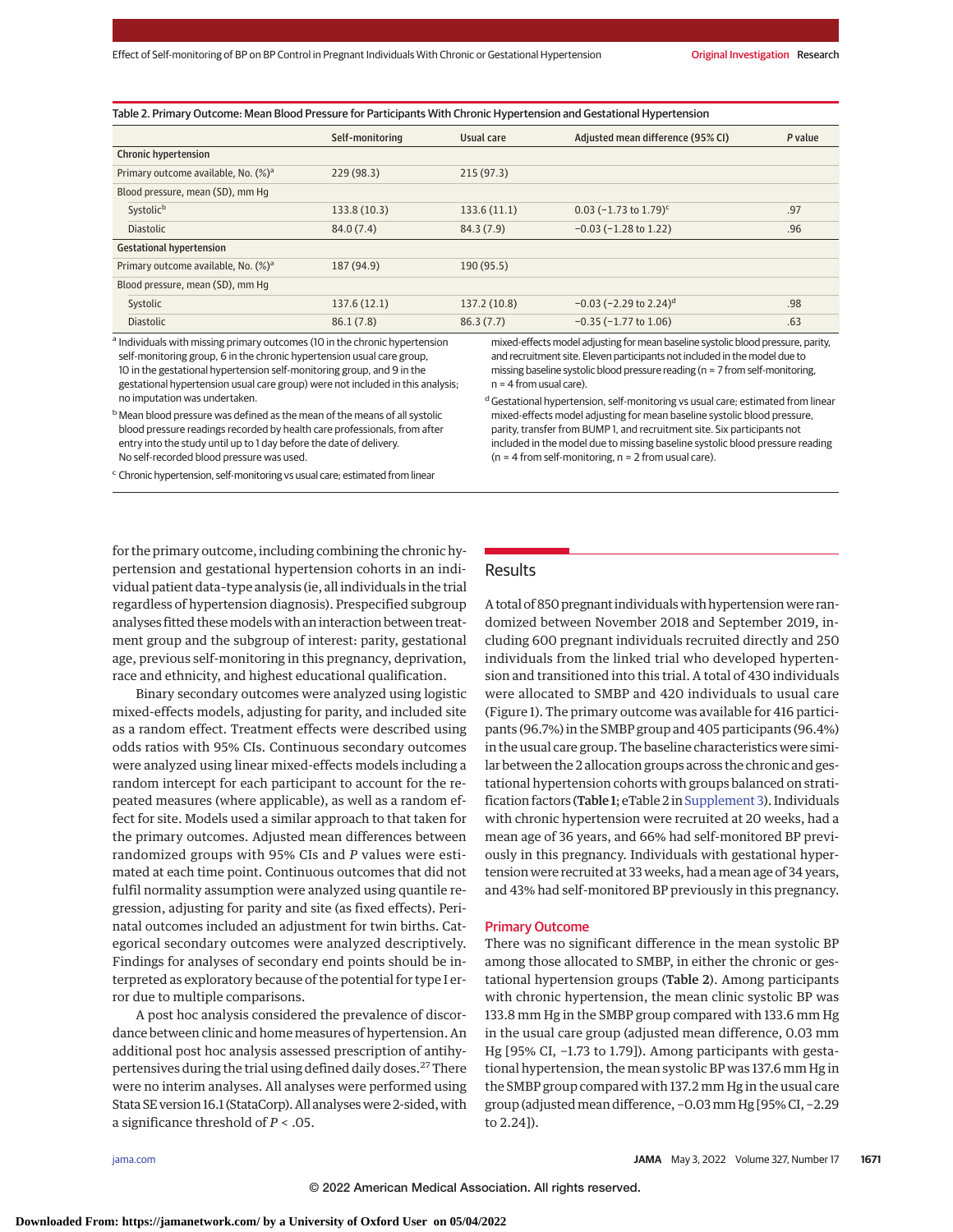## Figure 2. Subgroup Analyses for Mean Systolic Blood Pressure (BP) in Chronic Hypertension Group

|                                                                                                          | Self-monitoring                  |                  | Usual care                       |            |                                                 |                           |                                           |                            |
|----------------------------------------------------------------------------------------------------------|----------------------------------|------------------|----------------------------------|------------|-------------------------------------------------|---------------------------|-------------------------------------------|----------------------------|
| Subgroup                                                                                                 | No. of<br>participants Mean (SD) |                  | No. of<br>participants Mean (SD) |            | <b>Mean difference</b><br>(95% CI) <sup>a</sup> | Favors<br>self-monitoring | <b>Favors</b><br>usual care               | P value for<br>interaction |
| Gestation age at study entry                                                                             |                                  |                  |                                  |            |                                                 |                           |                                           |                            |
| $< 12$ wk                                                                                                | 14                               | 130.3(6.8)       | 14                               | 128.4(7.2) | $0.16$ (-6.70 to 7.03)                          |                           |                                           |                            |
| 12 wk to 19 wk and 6 d                                                                                   | 110                              | 132.6 (9.8)      | 110                              |            | 133.8 (11.5) -1.10 (-3.60 to 1.39)              |                           |                                           | .50                        |
| $\geq$ 20 wk                                                                                             | 105                              | 135.6 (10.9) 91  |                                  |            | 134.2 (10.9) 1.08 (-1.53 to 3.69)               |                           |                                           |                            |
| Parity                                                                                                   |                                  |                  |                                  |            |                                                 |                           |                                           |                            |
| 0                                                                                                        | 83                               | 134.3 (10.7) 75  |                                  |            | 133.8 (11.9) 0.36 (-2.62 to 3.35)               |                           |                                           |                            |
| $\geq 1$                                                                                                 | 146                              | 133.5 (10.1) 140 |                                  |            | 133.5 (10.6) -0.15 (-2.34 to 2.04)              |                           |                                           | .79                        |
| Measuring BP prior to randomization                                                                      |                                  |                  |                                  |            |                                                 |                           |                                           |                            |
| Yes                                                                                                      | 143                              | 134.7 (10.4) 148 |                                  |            | 133.5 (11.1) 1.02 (-1.16 to 3.21)               |                           |                                           |                            |
| <b>No</b>                                                                                                | 81                               | 132.4 (10.2) 64  |                                  |            | 134.0 (11.4) -1.84 (-4.98 to 1.31)              |                           |                                           | .14                        |
| Deprivation score <sup>b</sup>                                                                           |                                  |                  |                                  |            |                                                 |                           |                                           |                            |
| $\leq$ Median                                                                                            | 127                              | 134.3 (9.8)      | 125                              |            | 134.4 (12.0) -0.32 (-2.63 to 1.98)              |                           |                                           |                            |
| > Median                                                                                                 | 98                               | 133.5 (10.9) 87  |                                  | 132.2(9.2) | 1.25 (-1.54 to 4.03)                            |                           |                                           | .40                        |
| Race and ethnicity                                                                                       |                                  |                  |                                  |            |                                                 |                           |                                           |                            |
| White                                                                                                    | 114                              | 132.9 (10.4)     | 106                              | 132.9(9.9) | $-0.76$ ( $-3.31$ to 1.79)                      |                           |                                           | .35                        |
| Other <sup>c</sup>                                                                                       | 110                              | 135.0 (10.2) 108 |                                  |            | 134.4 (12.1) 0.93 (-1.58 to 3.43)               |                           |                                           |                            |
| Highest education                                                                                        |                                  |                  |                                  |            |                                                 |                           |                                           |                            |
| Postgraduate or above                                                                                    | 51                               | 134.0 (11.8)     | 47                               | 133.1(9.4) | $0.81$ ( $-3.02$ to 4.64)                       |                           |                                           |                            |
| First degree or professional qualification                                                               | 88                               | 133.2 (9.0)      | 78                               |            | 133.8 (11.9) -0.75 (-3.67 to 2.17)              |                           |                                           | .77                        |
| A level or equivalent, GCSE, O level<br>or CSE, vocational qualifications, or<br>no formal qualification | 83                               | 134.7 (10.8)     | 87                               |            | 133.9 (11.4) 0.45 (-2.43 to 3.33)               |                           |                                           |                            |
| Baseline BP (post hoc analysis), mm Hqd                                                                  |                                  |                  |                                  |            |                                                 |                           |                                           |                            |
| $\geq$ 140/90                                                                                            | 94                               | 138.4 (9.7)      | 89                               |            | 137.1 (11.0) 1.11 (-1.70 to 3.93)               |                           |                                           | .24                        |
| $<$ 140/90                                                                                               | 128                              | 130.3(9.0)       | 122                              |            | 131.2 (10.5) -1.09 (-3.50 to 1.32)              |                           |                                           |                            |
| Overall                                                                                                  |                                  |                  |                                  |            | $0.05$ (-0.62 to 0.73)                          |                           |                                           |                            |
|                                                                                                          |                                  |                  |                                  |            |                                                 | $-8$<br>$-4$              | $\Omega$<br>4<br>Mean difference (95% CI) | 8                          |

Linear mixed-effects model of mean systolic BP modeled against an interaction between randomized group and subgroup indicator, parity, and site. Level of significance = .05. A level indicates Advanced level; CSE, Certificate of Secondary Education; GCSE, General Certificate of Secondary Education; and O level, Ordinary level.

health, crime, barriers to housing and services, and living environment. It is assessed at the postcode level. Scores below the median indicate higher deprivation than scores above the median.

a Mean differences presented for self-monitoring vs usual care.

<sup>b</sup> The index of multiple deprivation is an assessment of deprivation based on multiple weighted components including income, employment, education,

There was no effect on the primary outcome in prespecified sensitivity analyses, including combining chronic and gestational hypertension cohorts in an individual patient data– type analysis (eTable 3 in [Supplement 3\)](https://jamanetwork.com/journals/jama/fullarticle/10.1001/jama.2022.4726?utm_campaign=articlePDF%26utm_medium=articlePDFlink%26utm_source=articlePDF%26utm_content=jama.2022.4726). Similarly, in prespecified subgroup analyses within each hypertensive cohort, there was no significant interaction for parity, gestational age at entry, previous self-measurement of BP in this pregnancy, deprivation score, race and ethnicity, highest educational qualification, or baseline BP level including no significant difference in the gestational hypertension cohort only for those transitioning from the linked trial (Figure 2 and Figure 3). There was no significant interaction by hypertension cohort (eTable 3 in [Supplement 3\)](https://jamanetwork.com/journals/jama/fullarticle/10.1001/jama.2022.4726?utm_campaign=articlePDF%26utm_medium=articlePDFlink%26utm_source=articlePDF%26utm_content=jama.2022.4726).

## Secondary Outcomes

Among individuals with chronic hypertension, there was no significant difference in the majority of maternal and infant secondary outcomes, other than a lower proportion with spontaneous onset of labor: 12 participants (5%) in the SMBP <sup>c</sup> The Other category includes any other race or ethnicity not listed above, in which case participants were asked to specify. <sup>d</sup> BP of 140/90 mm Hg or greater means systolic and/or diastolic BP greater or

equal to 140/90 mm Hg as measured by a health care professional.

group vs 21 participants (10%) in the usual care group (adjusted odds ratio, 0.52 [95% CI, 0.29 to 0.92]) (Table 3). This may have related to a higher proportion of participants in the SMBP group being diagnosed with preeclampsia, though a lower proportion (not tested) of this group had 1 or more serious maternal complications (eTable 4 in [Supplement 3\)](https://jamanetwork.com/journals/jama/fullarticle/10.1001/jama.2022.4726?utm_campaign=articlePDF%26utm_medium=articlePDFlink%26utm_source=articlePDF%26utm_content=jama.2022.4726). There was no significant difference in gestational age at birth, spontaneous vaginal births, or in any of the infant outcomes. There were 3 stillbirths in the cohort: 1 in the SMBP group and 2 in the usual care group.

Among participants with gestational hypertension, there were also no significant differences in the maternal and infant secondary outcomes, other than a lower proportion of individuals with a spontaneous onset of labor: 31 individuals (16%) in the SMBP group vs 44 individuals (22%) in the usual care group (adjusted odds ratio, 0.65 [95% CI, 0.39 to 1.07]), though with no significant difference in the proportion with spontaneous vaginal births (Table 3). There was 1 stillbirth in the self-monitoring group and none in the usual care group.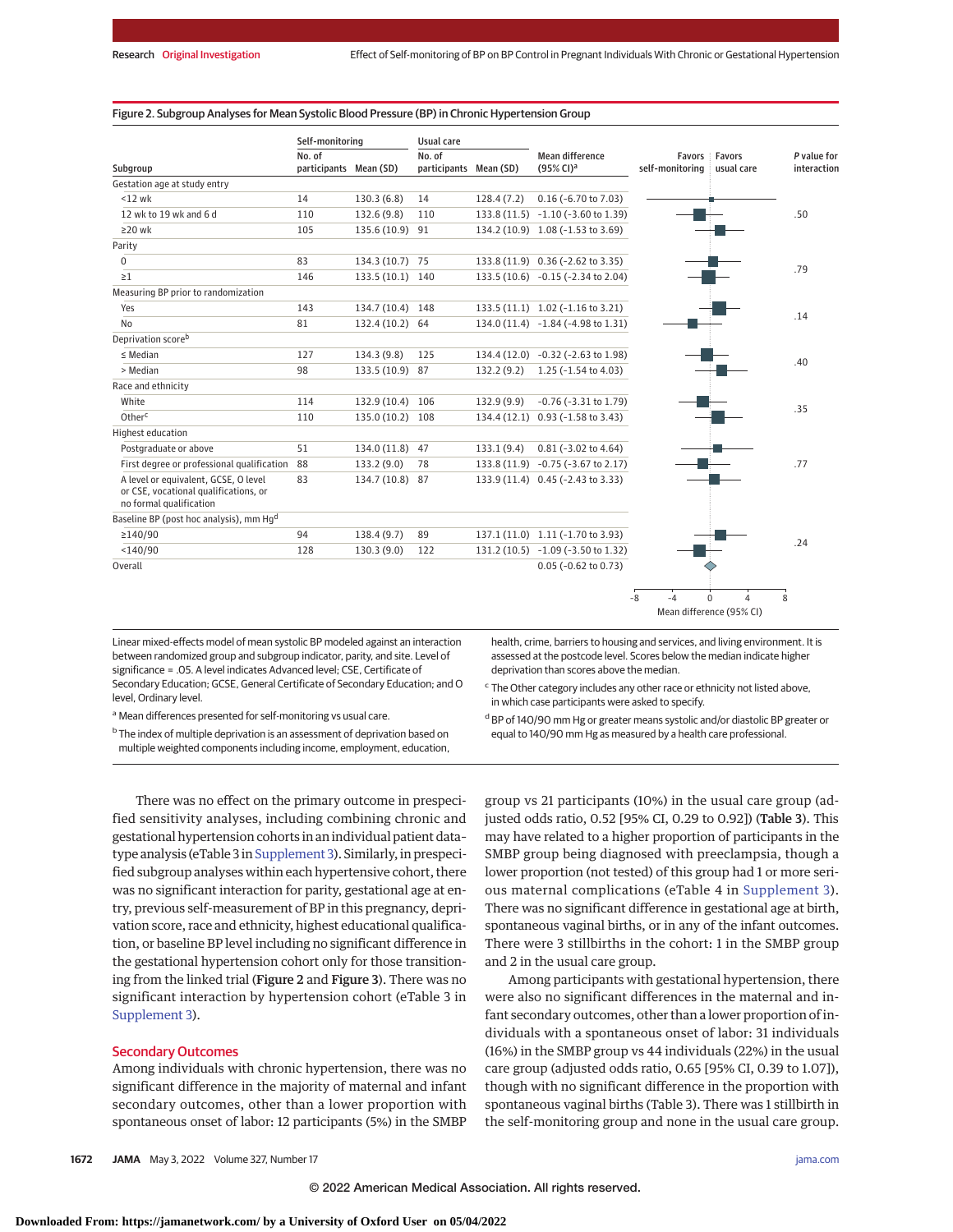#### Figure 3. Subgroup Analyses for Mean Systolic Blood Pressure (BP) in Gestational Hypertension Group

|                                                                                                          | Self-monitoring                  |                  | Usual care                       |                                             |                 |                                    |                            |
|----------------------------------------------------------------------------------------------------------|----------------------------------|------------------|----------------------------------|---------------------------------------------|-----------------|------------------------------------|----------------------------|
| Subgroup                                                                                                 | No. of<br>participants Mean (SD) |                  | No. of<br>participants Mean (SD) | Mean difference<br>$(95\%$ CI) <sup>a</sup> | self-monitoring | <b>Favors Favors</b><br>usual care | P value for<br>interaction |
| Transitioned from BUMP 1                                                                                 |                                  |                  |                                  |                                             |                 |                                    |                            |
| Yes                                                                                                      | 123                              | 137.1 (11.7) 116 |                                  | 136.3 (10.2) 0.20 (-2.62 to 3.02)           |                 |                                    |                            |
| <b>No</b>                                                                                                | 64                               | 138.6 (12.7) 74  |                                  | 138.6 (11.5) -0.43 (-4.20 to 3.34)          |                 |                                    | .79                        |
| Gestational age at study entry, wk                                                                       |                                  |                  |                                  |                                             |                 |                                    |                            |
| $<$ 30/40                                                                                                | 89                               | 138.6 (12.8) 97  |                                  | 137.8 (11.1) 0.49 (-2.73 to 3.71)           |                 |                                    |                            |
| $\geq$ 34/40                                                                                             | 98                               | 136.7 (11.3) 93  |                                  | 136.5 (10.5) -0.33 (-3.51 to 2.85)          |                 |                                    | .72                        |
| Parity                                                                                                   |                                  |                  |                                  |                                             |                 |                                    |                            |
| 0                                                                                                        | 101                              | 138.9 (13.1) 97  |                                  | 137.9 (10.5) 0.63 (-2.46 to 3.73)           |                 |                                    |                            |
| $\geq$ 1                                                                                                 | 86                               | 136.1 (10.5) 93  |                                  | 136.5 (11.1) -0.77 (-4.07 to 2.52)          |                 |                                    |                            |
| Measuring BP prior to randomization                                                                      |                                  |                  |                                  |                                             |                 |                                    | .54                        |
| Yes                                                                                                      | 76                               | 136.5 (11.0) 84  |                                  | 138.2 (10.4) 0.43 (-3.05 to 3.90)           |                 |                                    |                            |
| <b>No</b>                                                                                                | 110                              | 137.0 (11.6) 105 |                                  | 136.5 (11.0) -0.36 (-3.35 to 2.63)          |                 |                                    |                            |
| Deprivation score <sup>b</sup>                                                                           |                                  |                  |                                  |                                             |                 |                                    | .74                        |
| $\leq$ Median                                                                                            | 84                               | 138.8 (13.6) 68  |                                  | 137.6 (10.4) 0.24 (-3.36 to 3.85)           |                 |                                    |                            |
| > Median                                                                                                 | 102                              | 136.6 (10.6) 119 |                                  | 136.9 (11.2) -0.40 (-3.35 to 2.56)          |                 |                                    |                            |
| Race and ethnicity                                                                                       |                                  |                  |                                  |                                             |                 |                                    | .79                        |
| White                                                                                                    | 135                              | 136.4 (11.0) 131 |                                  | 136.1 (10.4) -0.02 (-2.69 to 2.64)          |                 |                                    |                            |
| Other <sup>c</sup>                                                                                       | 51                               | 140.8 (14.2) 59  |                                  | 139.6 (11.4) 0.41 (-3.77 to 4.59)           |                 |                                    |                            |
| Highest education                                                                                        |                                  |                  |                                  |                                             |                 |                                    | .86                        |
| Postgraduate or above                                                                                    | 45                               | 137.5 (13.7)     | 50                               | 135.6 (11.3) 2.43 (-2.12 to 6.98)           |                 |                                    |                            |
| First degree or professional qualification                                                               | 68                               | 138.4 (12.2) 62  |                                  | 138.6 (10.4) -0.14 (-3.96 to 3.67)          |                 |                                    |                            |
| A level or equivalent, GCSE, O level<br>or CSE, vocational qualifications, or<br>no formal qualification | 73                               | 137.0 (11.0) 78  |                                  | 137.1 (10.8) -1.47 (-5.04 to 2.10)          |                 |                                    | .42                        |
| Baseline BP (post hoc analysis), mm Hq <sup>d</sup>                                                      |                                  |                  |                                  |                                             |                 |                                    |                            |
| $\geq$ 140/90                                                                                            | 93                               | 138.4 (12.5) 82  |                                  | 140.5 (10.6) -2.06 (-5.38 to 1.27)          |                 |                                    |                            |
| $<$ 140/90                                                                                               | 90                               | 136.9 (11.6) 106 |                                  | 134.6 (10.3) 2.28 (-0.86 to 5.42)           |                 |                                    | .06                        |
| Overall                                                                                                  |                                  |                  |                                  | 0.02 (-0.78 to 0.82)                        |                 |                                    |                            |
|                                                                                                          |                                  |                  |                                  |                                             | -8<br>-4        | 0<br>4                             | 8                          |

Linear mixed-effects model of mean systolic BP modeled against an interaction between randomized group and subgroup indicator, parity, site, and transfer from BUMP 1. Level of significance = .05. A level indicates Advanced level; CSE, Certificate of Secondary Education; GCSE, General Certificate of Secondary Education; and O level, Ordinary level.

a Mean differences presented for self-monitoring vs usual care.

<sup>b</sup> The index of multiple deprivation is an assessment of deprivation based on multiple weighted components including income, employment, education,

Other descriptive secondary outcomes are shown in eTable 4 in [Supplement 3.](https://jamanetwork.com/journals/jama/fullarticle/10.1001/jama.2022.4726?utm_campaign=articlePDF%26utm_medium=articlePDFlink%26utm_source=articlePDF%26utm_content=jama.2022.4726)

There were no significant differences in anxiety and adherence measures at baseline or follow-up (eTable 5 in [Supplement 3\)](https://jamanetwork.com/journals/jama/fullarticle/10.1001/jama.2022.4726?utm_campaign=articlePDF%26utm_medium=articlePDFlink%26utm_source=articlePDF%26utm_content=jama.2022.4726). Individuals with chronic or gestational hypertension who were randomized to self-monitoring had significantly improved scores on the modified Brief Illness Perception Questionnaire at both 30 weeks and postnatally compared with usual care (eTable 6 in [Supplement 3\)](https://jamanetwork.com/journals/jama/fullarticle/10.1001/jama.2022.4726?utm_campaign=articlePDF%26utm_medium=articlePDFlink%26utm_source=articlePDF%26utm_content=jama.2022.4726). There were no significant differences in maternal health-related quality of life measured using EQ-5D-5L between the randomized groups in the main analysis and sensitivity analysis (eTable 7 in [Supplement 3\)](https://jamanetwork.com/journals/jama/fullarticle/10.1001/jama.2022.4726?utm_campaign=articlePDF%26utm_medium=articlePDFlink%26utm_source=articlePDF%26utm_content=jama.2022.4726).

# Adverse Events

There were no significant differences in adverse events or serious adverse events between the 2 groups (serious adverse events: 4 vs 2 in the chronic hypertension group and 4 vs 1 in health, crime, barriers to housing and services, and living environment. It is assessed at the postcode level. Scores below the median indicate higher deprivation than scores above the median.

Mean difference (95% CI)

 $\epsilon$  The Other category includes any other race or ethnicity not listed above, in which case participants were asked to specify.

<sup>d</sup> BP of 140/90 mm Hg or greater means systolic and/or diastolic blood pressure greater or equal to 140/90 mm Hg as measured by a health care professional.

the gestational hypertension group, by self-monitoring and usual care allocations, respectively), and no serious adverse events related to intervention (eTable 8 in [Supplement 3\)](https://jamanetwork.com/journals/jama/fullarticle/10.1001/jama.2022.4726?utm_campaign=articlePDF%26utm_medium=articlePDFlink%26utm_source=articlePDF%26utm_content=jama.2022.4726).

In assessment of fidelity to the intervention, only 2 participants (0.4%) exclusively used a paper diary; because these data were not directly comparable with those in the app, those readings were excluded. Using BP readings provided by participants via the app, those who were recruited directly to this trial at outset submitted readings on 62% of expected number of days (eTable 9 in [Supplement 3\)](https://jamanetwork.com/journals/jama/fullarticle/10.1001/jama.2022.4726?utm_campaign=articlePDF%26utm_medium=articlePDFlink%26utm_source=articlePDF%26utm_content=jama.2022.4726). Participants who transitioned from the linked trial (and were asked to do more frequent BP measurement following transition) self-monitored on 51% of the expected days (eTable 9 in [Supplement 3\)](https://jamanetwork.com/journals/jama/fullarticle/10.1001/jama.2022.4726?utm_campaign=articlePDF%26utm_medium=articlePDFlink%26utm_source=articlePDF%26utm_content=jama.2022.4726).

# Post Hoc Analyses

In a post hoc analysis of 430 participants allocated to SMBP and considering the entire period between randomization and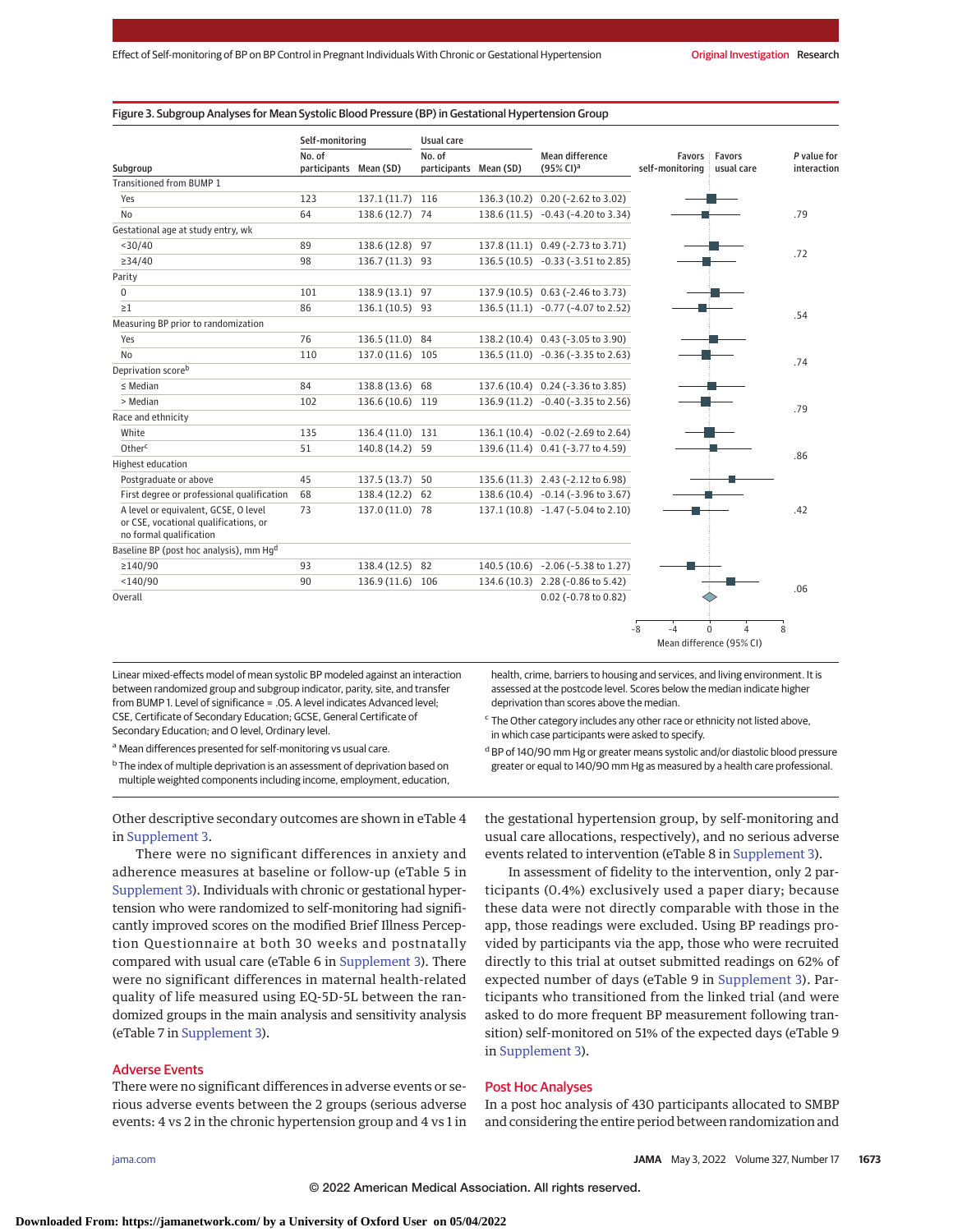|                                                                     | $(\%)$<br>Νo.       |                     |                                                  |                                                   |                |
|---------------------------------------------------------------------|---------------------|---------------------|--------------------------------------------------|---------------------------------------------------|----------------|
|                                                                     | Self-monitoring     | Usual care          | Unadjusted absolute risk differences<br>(95% CI) | Adjusted effect measure, OR (95% CI) <sup>a</sup> | P value        |
| Chronic hypertension                                                |                     |                     |                                                  |                                                   |                |
| Maternal outcomes, No.                                              | 233                 | 221                 |                                                  |                                                   |                |
| No. of blood pressure measurements <sup>b</sup>                     | 3079                | 2836                |                                                  |                                                   |                |
| No. (proportion) of days with<br>systolic blood pressure >140 mm Hg | 1019 (33)           | 987 (35)            | $-0.02(-0.04 to 0.01)$                           | 0.93(0.75 to 1.16)                                | 51             |
| Gestation at birth, median (IQR), wk                                | 38.3 (37.0 to 39.1  | 38.1 (37.1 to 39.0) |                                                  | MedD, 0.07 (-0.28 to 0.42)                        | 69             |
| Maternal outcomes for those with<br>primary outcome only, No.       | 229                 | 215                 |                                                  |                                                   |                |
| Severe hypertension <sup>c</sup>                                    | 51 (22)             | 48 (22)             | $0.02$ (-0.05 to 0.10)                           | 1.00 (0.57 to 1.76)                               | 99             |
| Preeclampsia                                                        | 44 (19)             | 33 (15)             | $0.04 (-0.03 to 0.11)$                           | 1.31 (0.77 to 2.24)                               | $\ddot{3}$     |
| Received a blood transfusion <sup>d</sup>                           | 3(1)                | 11(5)               | $-0.04(-0.07$ to $-0.01$ )                       |                                                   |                |
| Maternal death <sup>d</sup>                                         | $\circ$             | $\circ$             |                                                  |                                                   |                |
| Maternal outcomes for those delivering<br>after 24 wk, No.          | 227                 | 216                 |                                                  |                                                   |                |
| Spontaneous onset of labor                                          | 12(5)               | 21 (10)             | $-0.04(-0.09 to 0.004)$                          | 0.52(0.29 to 0.93)                                | 0 <sup>3</sup> |
| Infant outcomes (all births), No.                                   | 233                 | 221                 |                                                  |                                                   |                |
| Spontaneous vaginal birth                                           | 61 (26)             | 71 (32)             | $-0.06(-0.14$ to $0.02)$                         | $0.76(0.44$ to $1.32)$ <sup>e</sup>               | $\ddot{3}$     |
| Stillbirths <sup>d</sup>                                            | 1(0.4)              | 2(1)                |                                                  |                                                   |                |
| Infants <10th birth weight centile                                  | 31 (13)             | 32 (14)             | $-0.01(-0.08 to 0.06)$                           | $0.90(0.52 to 1.55)$ <sup>e</sup>                 | .71            |
| Birth weight centile                                                | 49.9 (21.1 to 77.1  | 43.5 (18.0 to 74.8) |                                                  | MedD, 7.28 (-2.94 to 17.50) <sup>e</sup>          | .16            |
| Infant outcomes (live births only), No.                             | 232                 | 219                 |                                                  |                                                   |                |
| Neonatal unit admission                                             | 48(21)              | 47 (21)             | $-0.01(-0.08$ to $0.07)$                         | 0.91(0.65 to 1.28)                                | .59            |
| Early neonatal deaths                                               | 1(0.4)              | $\circ$             |                                                  |                                                   |                |
| Days of neonatal unit stay<br>for those admitted, median (IQR)      | 15.0 (4.0 to 34.0)  | 11.0 (3.0 to 33.0)  |                                                  | MedD, 0 (-13.21 to 13.32)                         | $-99$          |
| Gestational hypertension                                            |                     |                     |                                                  |                                                   |                |
| Maternal outcomes, No.                                              | 197                 | 199                 |                                                  |                                                   |                |
| No. of blood pressure measurements <sup>b</sup>                     | 1430                | 1624                |                                                  |                                                   |                |
| systolic blood pressure >140 mm Hg<br>No. (proportion) of days with | 602 (42)            | 679 (42)            | $0.01 (-0.3 to 0.04)$                            | 1.15 (0.76 to 1.72)                               | 51             |
| Gestation at birth, median (IQR), wk                                | 37.7 (36.3 to 39.0) | 38.0 (36.9 to 39.1) |                                                  | MedD, -0.14 (-0.61 to 0.33)                       | .55            |
| Maternal outcomes for those with<br>primary outcome only, No.       | 187                 | 190                 |                                                  |                                                   |                |
| Severe hypertension <sup>c</sup>                                    | 38 (20)             | 49 (26)             | $-0.01(-0.09 to 0.08)$                           | 0.74(0.40 to 1.35)                                | $\ddot{3}$     |
| Preeclampsia                                                        | 71 (38)             | 63 (33)             | $0.05$ (-0.05 to 0.14)                           | 1.24 (0.80 to 1.93)                               | نن             |
|                                                                     |                     |                     |                                                  |                                                   | (continued)    |

**1674 JAMA** May 3, 2022 Volume 327, Number 17 **(Reprinted)** and a structure of the printed of the structure of the structure of the structure of the structure of the structure of the structure of the structure of the struc

© 2022 American Medical Association. All rights reserved.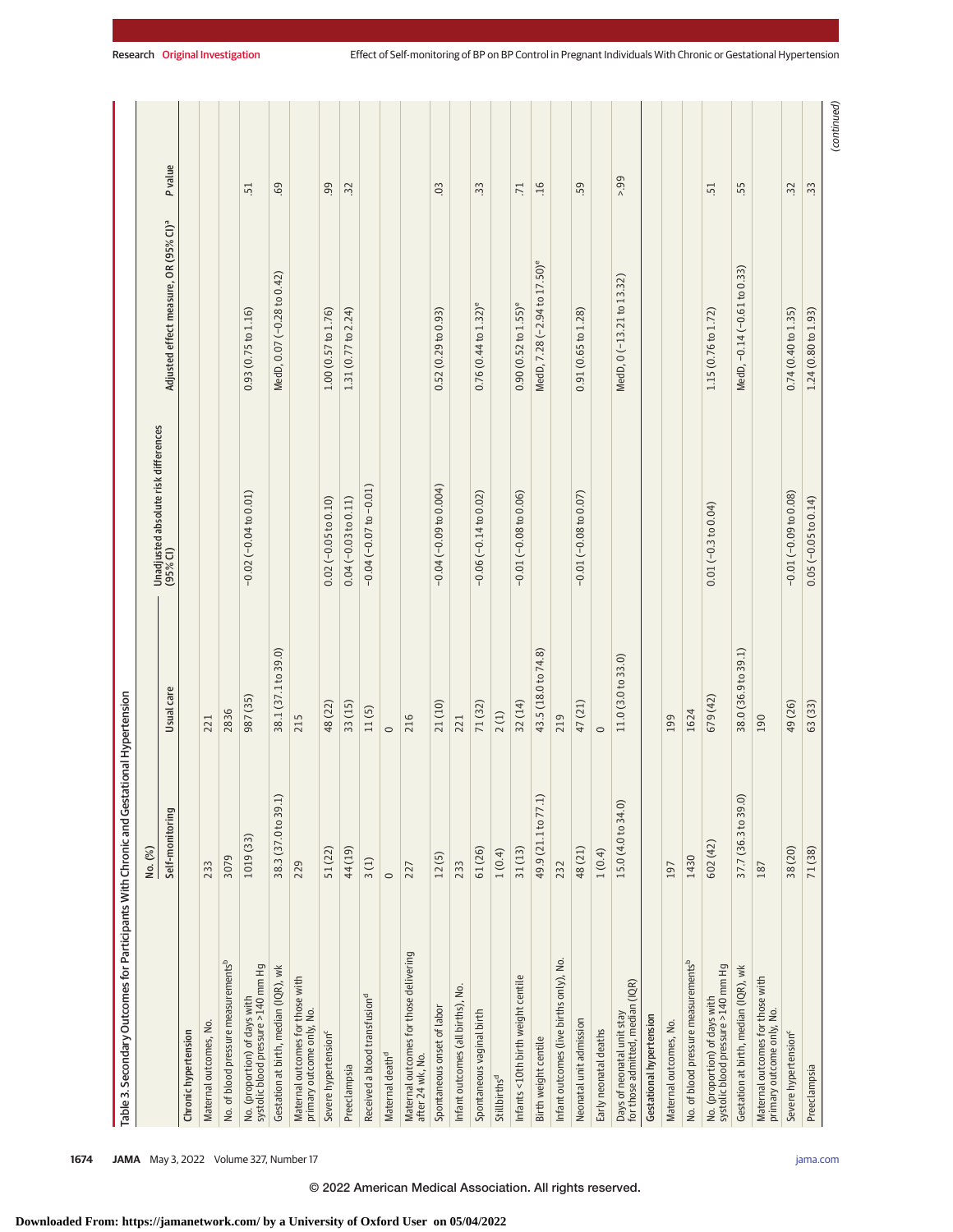| Table 3. Secondary Outcomes for Participants With Chronic and Gestational Hypertension (continued)                                                                                                                                 |                     |                     |                                                  |                                                                                                                                |                |
|------------------------------------------------------------------------------------------------------------------------------------------------------------------------------------------------------------------------------------|---------------------|---------------------|--------------------------------------------------|--------------------------------------------------------------------------------------------------------------------------------|----------------|
|                                                                                                                                                                                                                                    | No. (%)             |                     |                                                  |                                                                                                                                |                |
|                                                                                                                                                                                                                                    | Self-monitoring     | Usual care          | Unadjusted absolute risk differences<br>(95% CI) | Adjusted effect measure, OR (95% CI) <sup>ª</sup>                                                                              | <b>P</b> value |
| Received a blood transfusion <sup>d</sup>                                                                                                                                                                                          | 12(6)               | 7(4)                | $0.03 (-0.17 to 0.01)$                           |                                                                                                                                |                |
| Maternal death <sup>d</sup>                                                                                                                                                                                                        | $\circ$             | $\circ$             |                                                  |                                                                                                                                |                |
| Maternal outcomes for those delivering<br>after 24 wk, No.                                                                                                                                                                         | 195                 | 198                 |                                                  |                                                                                                                                |                |
| Spontaneous onset of labor                                                                                                                                                                                                         | 31 (16)             | 44 (22)             | $-0.06(-0.14 to 0.01)$                           | 0.65(0.39 to 1.07)                                                                                                             | 0.0            |
| Infant outcomes (all births), No.                                                                                                                                                                                                  | 209                 | 207                 |                                                  |                                                                                                                                |                |
| Spontaneous vaginal birth                                                                                                                                                                                                          | 75 (36)             | 89 (43)             | $-0.07$ ( $-0.17$ to 0.02)                       | $0.74(0.49$ to $1.12)$ <sup>e</sup>                                                                                            | $-15$          |
| Stillbirths <sup>d</sup>                                                                                                                                                                                                           | 1(0.5)              | $\circ$             |                                                  |                                                                                                                                |                |
| Infants <10th birth weight centile                                                                                                                                                                                                 | 31(15)              | 30 (14)             | $0.004(-0.07$ to $0.07)$                         | $1.06(0.60 to 1.89)$ <sup>e</sup>                                                                                              | 83             |
| Birth weight centile, median (IQR)                                                                                                                                                                                                 | 51.3 (16.2 to 83.3) | 45.4 (17.2 to 81.4) |                                                  | MedD, 3.31 (-5.64 to 12.26) <sup>d</sup>                                                                                       | 47             |
| Infant outcomes (live births only), No.                                                                                                                                                                                            | 208                 | 207                 |                                                  |                                                                                                                                |                |
| Early neonatal deaths <sup>d</sup>                                                                                                                                                                                                 | $\circ$             | 1(0.5)              |                                                  |                                                                                                                                |                |
| Neonatal intensive care admission                                                                                                                                                                                                  | 56(27)              | 52 (25)             | $0.02$ (-0.07 to 0.10)                           | 1.07 (0.72 to 1.61)                                                                                                            | .73            |
| for those admitted, median (IQR)<br>Days of neonatal unit stav                                                                                                                                                                     | 8.0(3.0 to 22.0)    | 10.0 (4.0 to 25.0)  |                                                  | MedD, -5.00 (-11.39 to 1.39)                                                                                                   | 12             |
| Abbreviations: MedD, median difference; OR, odds ratio.                                                                                                                                                                            |                     |                     |                                                  | Severe hypertension defined as systolic blood pressure of 160 mm Hg or greater and/or diastolic blood pressure                 |                |
| Self-monitoring vs usual care; OR (95% CI) was estimated from logistic mixed-effects models adjusting for parity<br>and recruitment site. For the gestational hypertension cohort only, participants could transition from BUMP 1; |                     |                     | of 110 mm Hg or greater. <sup>17</sup>           | <sup>d</sup> The results are presented descriptively if less than 10% of the participants/babies had an event and/or there are |                |
| MedD (95% CI) was estimated from quantile regression models adjusting for parity and recruitment site,                                                                                                                             |                     |                     | fewer than 5 events in any 1 cell.               |                                                                                                                                |                |
| and adjusting for transition from BUMP 1 for the gestational hypertension cohort only.                                                                                                                                             |                     |                     | e Models include an adjustment for twin birth.   |                                                                                                                                |                |
| <sup>b</sup> All blood pressure measured by health care professionals.                                                                                                                                                             |                     |                     |                                                  |                                                                                                                                |                |

**Downloaded From: https://jamanetwork.com/ by a University of Oxford User on 05/04/2022**

© 2022 American Medical Association. All rights reserved.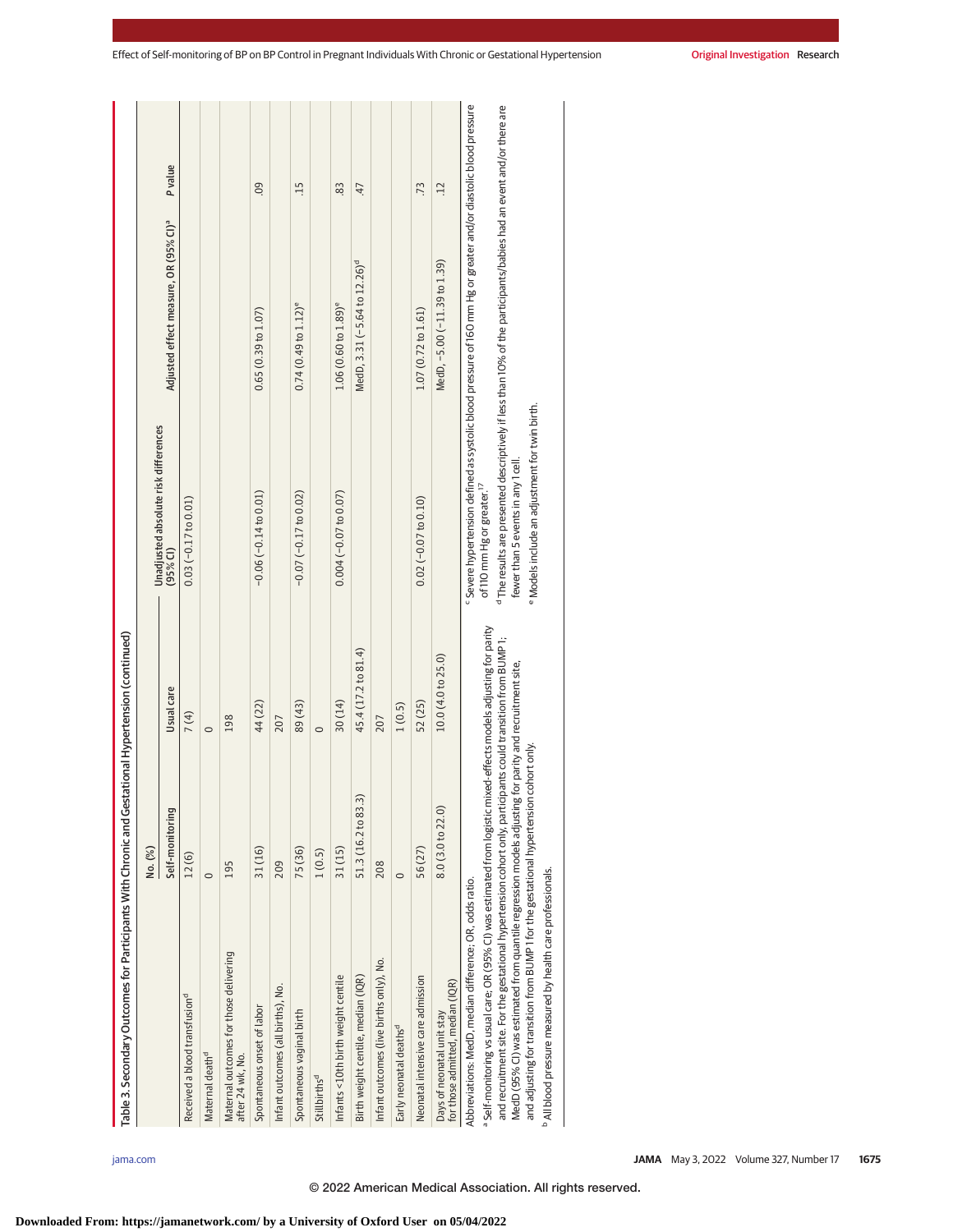delivery, 259 (60.2%) had high clinic and home BP readings, 107 (24.9%) had high clinic BP readings but all normal home readings, 24 (5.6%) had normal clinic but high home readings, and 36 (8.4%) had normal clinic and normal home BP readings throughout (with data from 4 women missing). Analyses of antihypertensive defined daily dose of proportions showed no significant difference between groups in medication dosing over time (eTable 10 in [Supplement 3\)](https://jamanetwork.com/journals/jama/fullarticle/10.1001/jama.2022.4726?utm_campaign=articlePDF%26utm_medium=articlePDFlink%26utm_source=articlePDF%26utm_content=jama.2022.4726).

# **Discussion**

Among pregnant individuals with chronic or gestational hypertension, SMBP with telemonitoring, compared with usual care alone, did not lead to significantly improved clinicbased BP control. These results were similar for all subgroups including those with gestational hypertension, whether they were recruited directly into the trial or transitioned from the linked trial when they developed hypertension.

The strengths of this trial included the intervention being developed iteratively with the input of pregnant individuals and behavioral change experts.<sup>18</sup> It was appropriately powered including separately for chronic and gestational hypertension, undertaken in multiple maternity units across England with diverse sociodemographic characteristics (including a substantial proportion from non-White racial and ethnic groups), with recruitment completed prior to the COVID-19 pandemic. The results may, therefore, be generalizable to populations beyond those in the study.

To our knowledge, this was the first adequately powered trial of SMBP in individuals with pregnancy hypertension. Three small-scale feasibility trials have previously been published; the first was an evaluation in 57 individuals with newly diagnosed gestational hypertension in which it was concluded that home BP monitoring was feasible and acceptable.<sup>28</sup> The second was a trial of revealed vs concealed ambulatory home BP monitoring on a single occasion in 100 individuals with hypertension in late pregnancy, demonstrating feasibility and acceptability of ambulatory monitoring.<sup>29</sup> More recently, the feasibility trial for the current study in 158 individuals with chronic or gestational hypertension showed acceptability and prompted the separate analysis of gestational and chronic hypertension.<sup>13</sup> None of these studies were designed to address the effect of out-of-hospital monitoring on clinical or health resource outcomes.

A systematic review and individual patient data analysis examined SMBP in both men and nonpregnant women; participants were generally chosen on the basis of treated but poorly controlled hypertension with mean baseline BP readings commonly higher than  $140$  mm Hg.<sup>9</sup> While the individual patient data results showing reduced BP associated with SMBP were similar for men and women, the populations were different to the current trial, where mean baseline BP was in the normal range (including some participants initially not requiring treatment), reducing opportunities for intervention.

Despite reports of a white-coat effect in pregnancy from individual studies, a systematic review and individual patient data meta-analysis of 21 pregnancy studies reported a mean difference between self-monitoring and clinic systolic BPs of less than 1.2mm Hg, suggesting that similar alert thresholds could be used for both settings.<sup>30</sup> Among individuals with hypertension (based on a smaller number of lower-quality studies), a wider home-clinic difference was seen of 8 to 16 mm Hg. Almost 25% of participants in the current study recorded only normal BP at home despite elevated clinic pressures, suggesting a white-coat effect, and this might have diluted any effect of self-monitoring on BP control as measured in the clinic. There was no significant difference in prescription of antihypertensives between groups for individuals with either chronic or gestational hypertension, suggesting that clinicians may have been treating based on clinic BP despite access to selfmonitored BP data.

# Limitations

This study had several limitations. First, there was uncertain use of SMBP by the usual care group during the trial. Participants reporting self-monitoring prior to randomization (chronic hypertension: 66% and gestational hypertension: 43%) may have diluted the intervention effect, although only the intervention group had access to the study app. This is consistent with other findings that approximately 49% of pregnant individuals with hypertension self-monitor BP, often of their own initiative and without input from health care professionals.<sup>11</sup> Outside of pregnancy, such self-monitoring in the absence of other cointerventions has little effect.<sup>9</sup>

Second, although the app included reminders to monitor, clear instructions on when to contact the maternity unit with an elevated BP reading, and a dashboard for clinicians, the intervention did not include other factors such as automated transfer of BP readings to the electronic health record, self-managed titration of antihypertensive medication, or lifestyle counselling that might have improved effectiveness.

Third, training was undertaken for each site at the start of the trial. It is possible that repeated training throughout the trialmight have improved the utilization of self-monitoring and reinforced optimal uptake.

# **Conclusions**

Among pregnant individuals with chronic or gestational hypertension, BP self-monitoring with telemonitoring, compared with usual care, did not lead to significantly improved clinic-based BP control.

#### ARTICLE INFORMATION

**Accepted for Publication:** March 11, 2022. **Author Affiliations:** Department of Women and Children's Health, King's College London, London, United Kingdom (Chappell, Sandall, Wilson); Nuffield Department of Primary Care Health Sciences, University of Oxford, Oxford, United Kingdom (Tucker, Galal, Yu, Allen, Chisholm, Crawford, Dougall, Engonidou, Franssen, Lavallee,

McManus); National Perinatal Epidemiology Unit, Nuffield Department of Population Health, University of Oxford, Oxford, United Kingdom (Campbell, Rivero-Arias); Department of Psychology, University of Southampton,

**1676 JAMA** May 3, 2022 Volume 327, Number 17 **(Reprinted)** [jama.com](http://www.jama.com?utm_campaign=articlePDF%26utm_medium=articlePDFlink%26utm_source=articlePDF%26utm_content=jama.2022.4726)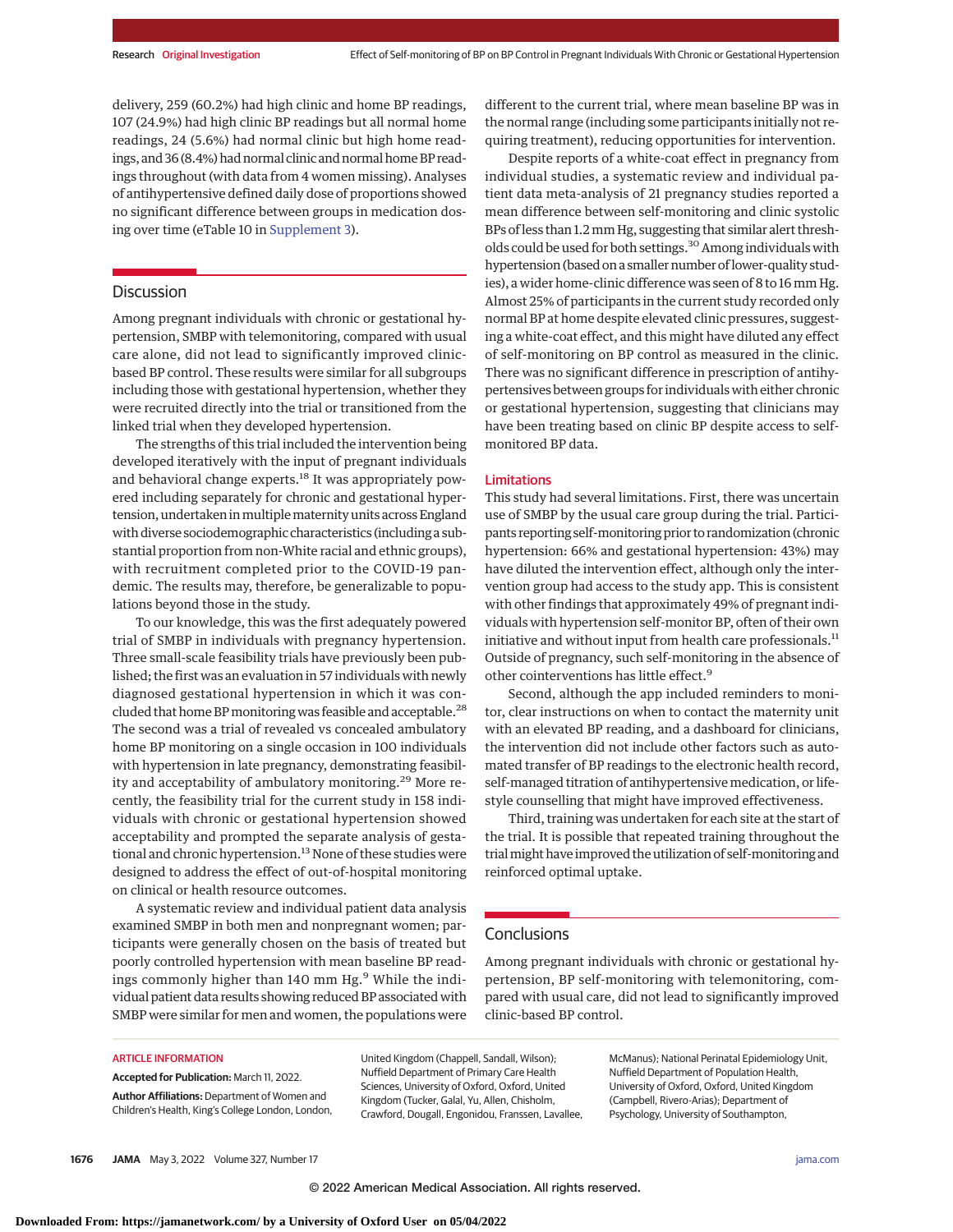Southampton, United Kingdom (Band, Yardley); Action on Pre-eclampsia, The Stables, Evesham, Worcestershire, United Kingdom (Green); Institute of Applied Health Research, University of Birmingham, Birmingham, United Kingdom (Greenfield, Hodgkinson); The Healthcare Improvement Studies Institute, University of Cambridge, Cambridge, United Kingdom (Hinton); Cardiovascular Clinical Research Facility, Division of Cardiovascular Medicine, University of Oxford, Oxford, United Kingdom (Leeson); Centre for Maternal and Child Health Research, City, University of London, London, United Kingdom (McCourt); Nuffield Department of Women's & Reproductive Health, University of Oxford, Oxford, United Kingdom (Mackillop); Institute of Biomedical Engineering, Department of Engineering Science, University of Oxford, Oxford, United Kingdom (Santos, Tarassenko, Velardo); School of Psychological Science, University of Bristol, Bristol, United Kingdom (Yardley).

**Author Contributions:** Mrs Galal and Dr Yu had full access to all of the data in the study and take responsibility for the integrity of the data and the accuracy of the data analysis.

Concept and design: Chappell, Tucker, Yu, Rivero-Arias, Dougall, Franssen, Green, Greenfield, Hinton, Hodgkinson, Leeson, McCourt, Mackillop, Sandall, Wilson, Yardley, McManus.

Acquisition, analysis, or interpretation of data: Chappell, Tucker, Galal, Yu, Campbell, Rivero-Arias, Allen, Band, Chisholm, Crawford, Dougall, Engonidou, Franssen, Green, Greenfield, Hodgkinson, Lavallee, McCourt, Sandall, Santos, Tarassenko, Velardo, Wilson, Yardley, McManus. Drafting of the manuscript: Chappell, Tucker, Campbell, Rivero-Arias, Green, Greenfield, Wilson, Yardley, McManus.

Critical revision of the manuscript for important intellectual content: Chappell, Tucker, Galal, Yu, Rivero-Arias, Allen, Band, Chisholm, Crawford, Dougall, Engonidou, Franssen, Green, Greenfield, Hinton, Hodgkinson, Lavallee, Leeson, McCourt, Mackillop, Sandall, Santos, Tarassenko, Velardo, Yardley, McManus.

Statistical analysis: Galal, Yu, Campbell, Rivero-Arias.

Obtained funding: Chappell, Tucker, Yu, Rivero-Arias, Greenfield, Hinton, Hodgkinson, Leeson, McCourt, Sandall, Yardley, McManus. Administrative, technical, or material support: Chappell, Tucker, Allen, Dougall, Engonidou, Franssen, Hinton, Hodgkinson, Lavallee, Mackillop, Santos, Tarassenko, Velardo, Wilson, McManus. Supervision: Chappell, Tucker, Rivero-Arias, Dougall, Greenfield, Hodgkinson, Leeson, Velardo, Yardley, McManus.

Other - Trial Management: Dougall.

**Conflict of Interest Disclosures:** Dr Chappell reported serving as chief scientific adviser to the UK Department of Health and Social Care and chief executive officer for the National Institute for Health and Care Research since August 2021. Dr Rivero-Arias reported being a member of the EuroQol Group, which is the copyright holder of the EQ-5D instruments. Dr Mackillop reported receiving grants from the NIHR Oxford Biomedical Research Centre during the conduct of the study and personal fees (as a part-time employee and shareholder) from Sensyne Health plc outside the submitted work. Dr Sandall reported holding a role as head of maternity and midwifery research in NHS England and NHS Improvement. Dr Santos

reported receiving personal fees from Sensyne Health Group outside the submitted work; in addition, Dr Santos had a patent for University of Oxford Innovation Project 17725, BUMP– Technology License licensed to Sensyne Health Group. Dr Tarassenko reported receiving grants and personal fees (as a nonexecutive director and director of research and development) from Sensyne Health outside the submitted work. Dr Velardo reported being a full-time employee of Sensyne Health outside the submitted work; in addition, Dr Velardo had a patent for the University of Oxford Innovation Project 17725, BUMP– Technology License licensed to Sensyne Health Group. Dr McManus reported receiving other from Sensyne (the BUMP intervention was licensed by the University of Oxford for free during the COVID-19 pandemic and the university has received fees subsequently) during the conduct of the study and nonfinancial support from Omron (Omron licensed and paid consultancy to the University of Oxford with regard to a telemonitoring intervention developed with his help, and previously supplied blood pressure monitors for TASMINH4 study) and grants from the National Institute for Health Research (NIHR) outside the submitted work; and occasional travel and accommodation for speaking at conferences (any honoraria are paid to his institution). No other disclosures were reported.

**Funding/Support:** This work was funded from a NIHR Programme Grant for Applied Research grant for applied research (RP-PG-1209-10051) and NIHR Professorships awarded to Dr McManus (NIHR-RP-R2-12-015) and Dr Chappell (NIHR -RP-2014-05-019). Drs McManus and Tucker received funding from the NIHR Collaboration for Leadership in Applied Health Research (CLAHRC) now recommissioned as NIHR Applied Research Collaboration Oxford and Thames Valley (ARC-OxTV). Dr Mackillop received support from the NIHR Oxford Biomedical Research Centre. Dr Hinton is based in The Healthcare Improvement Studies Institute (THIS Institute), University of Cambridge; THIS Institute is supported by the Health Foundation, an independent charity in the UK. Dr Sandall was supported by the NIHR Collaboration for Leadership in Applied Health Research and Care South London (NIHR CLAHRC South London) at King's College Hospital NHS Foundation Trust, now recommissioned as the NIHR Applied Research Collaboration South London. Dr Yu's research program is partly supported by NIHR Applied Research Collaboration (ARC)–West, NIHR Health Protection Research Unit (HPRU) for Behavioural Science and Evaluation, and the NIHR Southampton Biomedical Research Centre (BRC). Drs Chappell, McManus, Sandall, and Yu are NIHR senior investigators. Service support costs were administered through the NIHR Clinical Research Network.

**Role of the Funder/Sponsor:** The funders had no role in the design and conduct of the study; collection, management, analysis, and interpretation of the data; preparation, review, or approval of the manuscript; and decision to submit the manuscript for publication.

**Group Information:** The BUMP 2 Investigators are listed in [Supplement 4.](https://jamanetwork.com/journals/jama/fullarticle/10.1001/jama.2022.4726?utm_campaign=articlePDF%26utm_medium=articlePDFlink%26utm_source=articlePDF%26utm_content=jama.2022.4726)

**Disclaimer:** The views expressed in this publication are those of the authors and not necessarily those of the NHS, the NIHR, or the Department of Health and Social Care.

#### **Data Sharing Statement:** See [Supplement 5.](https://jamanetwork.com/journals/jama/fullarticle/10.1001/jama.2022.4726?utm_campaign=articlePDF%26utm_medium=articlePDFlink%26utm_source=articlePDF%26utm_content=jama.2022.4726)

**Additional Contributions:** We thank the independent trial steering committee (all unpaid for this role): chair: Laura Magee, MD (King's College London), members: Jim Thornton, MB, MD (University of Nottingham), John Norrie, MSc (University of Edinburgh), and Tim Coleman, MD (University of Nottingham); and the independent data monitoring committee (all unpaid for this role): chair: Nigel Simpson, MB, ChB (University of Leeds), Julia Sanders, PhD (Cardiff University), and Miliça Bucknall, PhD (Keele University). We thank our patient and public involvement representatives: Margaret Glogowska, Jacqui Williams, and Tricia Carver, who supported the trial management and trial steering groups. We thank Lucy Curtin, for administrative support, and Lucy Abel, who did preparatory health economic work on the project. Mss Curtin, Abel, and Williams received compensation; all others listed did not. The study would not have been possible without the contributions of participants, site research midwives, and physicians.

**Additional Information:** The blood pressure monitors for the BUMP trials were purchased from the manufacturer (Microlife) at commercial prices. The BUMP app has been developed into a commercial product in collaboration with Sensyne Health and provided free to the NHS during the COVID-19 pandemic through free licensing from both the University of Oxford and Sensyne Health.

#### **REFERENCES**

**1**. Abalos E, Cuesta C, Grosso AL, Chou D, Say L. Global and regional estimates of preeclampsia and eclampsia: a systematic review. Eur J Obstet Gynecol Reprod Biol. 2013;170(1):1-7. doi[:10.1016/j.](https://dx.doi.org/10.1016/j.ejogrb.2013.05.005) [ejogrb.2013.05.005](https://dx.doi.org/10.1016/j.ejogrb.2013.05.005)

**2**. Wang W, Xie X, Yuan T, et al. Epidemiological trends of maternal hypertensive disorders of pregnancy at the global, regional, and national levels: a population-based study. BMC pregnancy and childbirth. 2021/05/08 2021;21(1):364. doi[:10.](https://dx.doi.org/10.1186/s12884-021-03809-2) [1186/s12884-021-03809-2](https://dx.doi.org/10.1186/s12884-021-03809-2)

**3**. Say L, Chou D, Gemmill A, et al. Global causes of maternal death: a WHO systematic analysis. Lancet Glob Health. 2014;2(6):e323-e333. doi[:10.1016/](https://dx.doi.org/10.1016/S2214-109X(14)70227-X) [S2214-109X\(14\)70227-X](https://dx.doi.org/10.1016/S2214-109X(14)70227-X)

**4**. Lawn JE, Blencowe H, Waiswa P, et al; Lancet Ending Preventable Stillbirths Series study group; Lancet Stillbirth Epidemiology investigator group. Stillbirths: rates, risk factors, and acceleration towards 2030. Lancet. 2016;387(10018):587-603. doi[:10.1016/S0140-6736\(15\)00837-5](https://dx.doi.org/10.1016/S0140-6736(15)00837-5)

**5**. Conti-Ramsden F, Knight M, Green M, Shennan AH, Chappell LC. Reducing maternal deaths from hypertensive disorders: learning from confidential inquiries. BMJ. 2019;364:l230. doi[:10.1136/bmj.l230](https://dx.doi.org/10.1136/bmj.l230)

**6**. Knight M, Bunch K, Tuffnell D, et al, eds; MBRRACE-UK. Saving Lives, Improving Mothers' Care: Lessons Learned to Inform Maternity Care From the UK and Ireland Confidential Enquiries into Maternal Deaths and Morbidity 2015-17. National Perinatal Epidemiology Unit, University of Oxford; 2019. Accessed April 11, 2022. [https://www.npeu.](https://www.npeu.ox.ac.uk/assets/downloads/mbrrace-uk/reports/MBRRACE-UK%20Maternal%20Report%202019%20-%20WEB%20VERSION.pdf) [ox.ac.uk/assets/downloads/mbrrace-uk/reports/](https://www.npeu.ox.ac.uk/assets/downloads/mbrrace-uk/reports/MBRRACE-UK%20Maternal%20Report%202019%20-%20WEB%20VERSION.pdf) [MBRRACE-UK%20Maternal%20Report%202019](https://www.npeu.ox.ac.uk/assets/downloads/mbrrace-uk/reports/MBRRACE-UK%20Maternal%20Report%202019%20-%20WEB%20VERSION.pdf) [%20-%20WEB%20VERSION.pdf](https://www.npeu.ox.ac.uk/assets/downloads/mbrrace-uk/reports/MBRRACE-UK%20Maternal%20Report%202019%20-%20WEB%20VERSION.pdf)

**7**. Magee LA, von Dadelszen P, Singer J, et al; CHIPS Study Group. The CHIPS Randomized Controlled